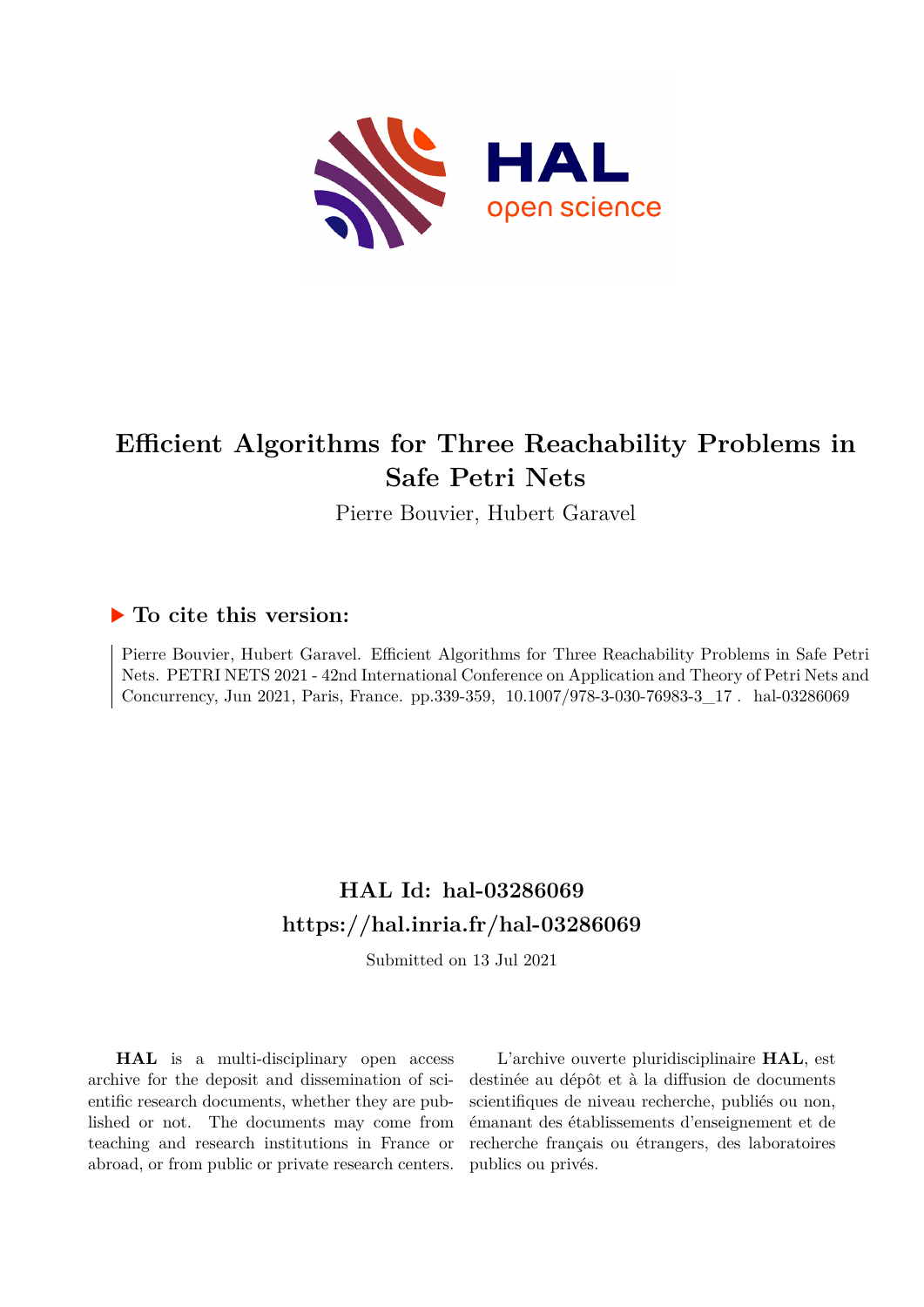## Efficient Algorithms for Three Reachability Problems in Safe Petri Nets

## Pierre Bouvier Hubert Garavel

Univ. Grenoble Alpes, Inria, Cnrs, Grenoble Inp, Lig, France E-mail: {pierre.bouvier,hubert.garavel}@inria.fr

#### Abstract

We investigate three particular instances of the marking coverability problem in ordinary, safe Petri nets: the Dead Places Problem, the Dead Transitions Problem, and the Concurrent Places Problem. To address these three problems, which are of practical interest, although not yet supported by mainstream Petri net tools, we propose a combination of static and dynamic algorithms. We implemented these algorithms and applied them to a large collection of 13,000+ Petri nets obtained from realistic systems — including all the safe benchmarks of the Model Checking Contest. Experimental results show that 95% of the problems can be solved in a few minutes using the proposed approaches.

## 1 Introduction

The present article focuses, in the framework of ordinary, safe Petri nets, on three related problems: the Dead Place Problem, which searches for all places that are never marked, the Dead Transition Problem, which searches for all transitions that can never fire, and the Concurrent Places Problem, which searches for all pairs of places that get a token in some reachable marking.

The two former problems characterize those parts of a net that are never active, and are thus relevant for simplifying complex Petri nets, especially those generated automatically from higher-level formalisms such as process calculi. The latter problem characterizes those parts of a net that can be simultaneously active, and plays a crucial role in the conversion of an ordinary, safe Petri net into an equivalent network of automata (see, e.g., [2]), an operation that opens the way to a compositional expression of Petri nets using process calculi.

The present article is organized as follows. Section 2 introduces the three problems, discussing their practical usefulness and theoretical complexity. Section 3 explains why mainstream model checkers are not optimal for these problems and presents the dedicated software tools that implement our algorithms, as well as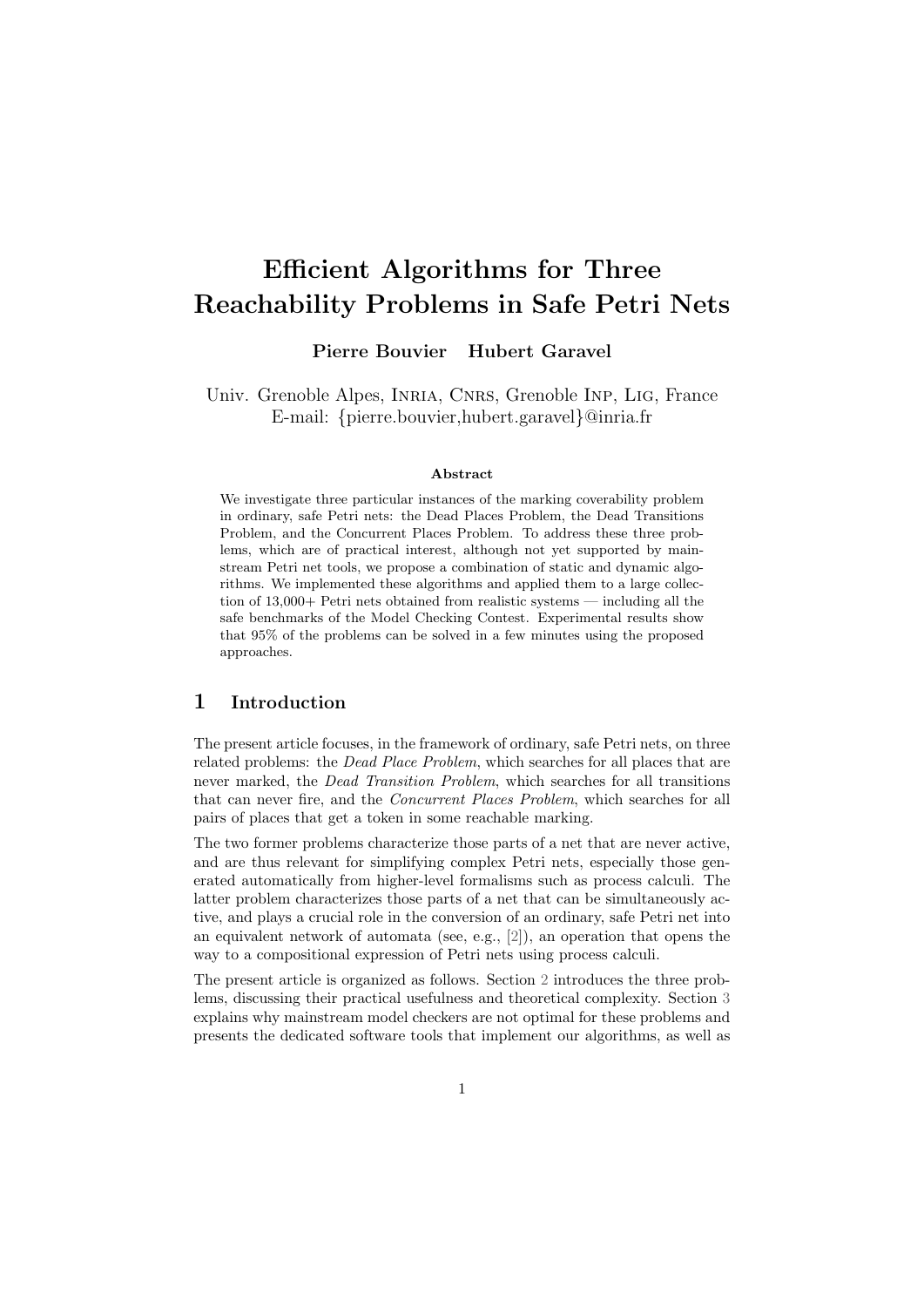the comprehensive set of models used to evaluate these algorithms. Section 4 describes various algorithms for the Dead Place Problem and the Dead Transition Problem, and reports about their performance when applied to the set of models. Section 5 does the same as Sect. 4 for the Concurrent Places Problem. Finally, Sect. 6 gives concluding remarks.

## 2 Problem Statement

### 2.1 Basic Definitions

We briefly recall the usual definitions of Petri nets and refer the reader to classical surveys for a more detailed presentation of Petri nets.

**Definition 1** A (marked) Petri Net is a  $\angle$ -tuple  $(P, T, F, M_0)$  where:

- 1. P is a finite, non-empty set; the elements of  $P$  are called places.
- 2. T is a finite set such that  $P \cap T = \emptyset$ ; the elements of T are called transitions.
- 3. F is a subset of  $(P \times T) \cup (T \times P)$ ; the elements of F are called arcs.
- 4.  $M_0$  is a non-empty subset of P;  $M_0$  is called the initial marking.

Notice that the above definition only covers *ordinary* nets (i.e., it assumes all arc weights are equal to one). Also, it only considers safe nets (i.e., each place contains at most one token), which enables the initial marking to be defined as a subset of P, rather than a function  $P \to \mathbb{N}$  as in the usual definition of P/T nets. We now recall the classical firing rules for ordinary safe nets.

**Definition 2** Let  $(P, T, F, M_0)$  be a Petri Net.

- A marking M is defined as a set of places  $(M \subseteq P)$ . Each place belonging to a marking M is said to be marked or, also, to possess a token.
- The pre-set of a transition t is the set of places  $\bullet t \stackrel{\text{def}}{=} \{p \in P \mid (p, t) \in F\}.$
- The post-set of a transition t is the set of places  $t^{\bullet} \stackrel{\text{def}}{=} \{p \in P \mid (t, p) \in F\}.$
- A transition t is enabled in some marking M iff  $\mathbf{t} \subseteq M$ .
- A transition t can fire from some marking  $M_1$  to another marking  $M_2$  iff t is enabled in  $M_1$  and  $M_2 = (M_1 \setminus \bullet_t) \cup t^{\bullet}$ , which we write as  $M_1 \stackrel{t}{\longrightarrow} M_2$ .
- A marking M is reachable from the initial marking  $M_0$  iff  $M = M_0$  or there exist  $n \geq 1$  transitions  $t_1, ..., t_n$  and  $(n-1)$  markings  $M_1, ..., M_{n-1}$  such that  $M_0 \xrightarrow{t_1} M_1 \xrightarrow{t_2} M_2 \dots M_{n-1} \xrightarrow{t_n} M$ , which we write as  $M_0 \xrightarrow{*} M$ .

We then recall the basic definition of a NUPN, referring the interested reader to [5] for a complete presentation of this model of computation.

Definition 3 A (marked) Nested-Unit Petri Net (acronym: NUPN) is a 8-tuple  $(P, T, F, M_0, U, u_0, \square, \text{unit})$  where  $(P, T, F, M_0)$  is a Petri net, and where: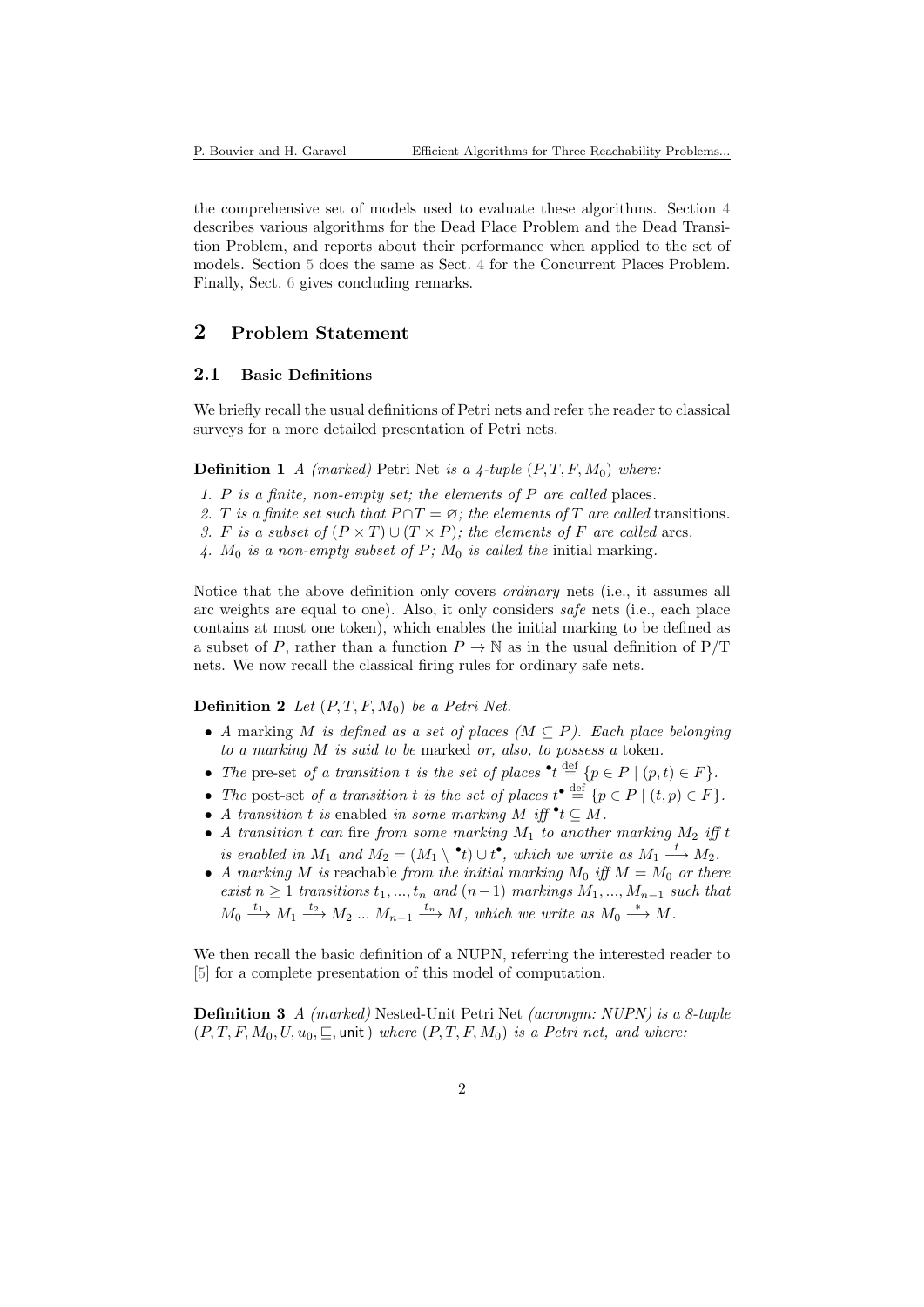- 5. U is a finite, non-empty set such that  $U \cap T = U \cap P = \emptyset$ ; the elements of U are called units.
- 6.  $u_0$  is an element of U;  $u_0$  is called the root unit.
- 7.  $\subseteq$  is a binary relation over U such that  $(U, \sqsupseteq)$  is a tree with a single root  $u_0$ , where  $(\forall u_1, u_2 \in U)$   $u_1 \supseteq u_2 \stackrel{\text{def}}{=} u_2 \sqsubseteq u_1$ ; intuitively<sup>1</sup>,  $u_1 \sqsubseteq u_2$  expresses that unit  $u_1$  is transitively nested in or equal to unit  $u_2$ .
- 8. unit is a function  $P \to U$  such that  $(\forall u \in U \setminus \{u_0\}) (\exists p \in P)$  unit  $(p) = u$ ; intuitively, unit  $(p) = u$  expresses that unit u directly contains place p.

Because NUPNs merely extend Petri nets by grouping places into units, they do not modify the Petri-net firing rules for transitions: all the concepts of Def. 2 for Petri nets also apply to NUPNs, so that Petri-net properties are preserved when NUPN information is added. Finally, we recall a few useful NUPN concepts [5]:

**Definition 4** Let  $N = (P, T, F, M_0, U, u_0, \subseteq, \text{unit})$  be a NUPN.

- The predicate disjoint  $(u_1, u_2) \stackrel{\text{def}}{=} (u_1 \not\sqsubseteq u_2) \wedge (u_2 \not\sqsubseteq u_1)$  characterizes pairs of units neither equal nor nested one in the other.
- A marking  $M \subseteq P$  is said to be unit safe iff  $(\forall p_1, p_2 \in M)$   $(p_1 \neq p_2) \Rightarrow$ disjoint (unit  $(p_1)$ , unit  $(p_2)$ ), *i.e.*, all the places of a unit-safe marking are contained in disjoint units.
- The NUPN N is said to be unit safe iff its underlying Petri net  $(P, T, F, M_0)$ is safe and all its reachable markings are unit safe.
- $N$  is said to be trivial iff its number of leaf units equals its number of places. meaning that N carries no more NUPN information than a Petri net.

## 2.2 The Dead Places Problem

**Definition 5** Let  $(P, T, F, M_0)$  be a Petri Net. A place  $p \in P$  is dead if there exists no reachable marking containing p.

A more general definition is given in [4, Def. 4.16], where a place  $p$  is said to be dead at a marking M if it is not marked at any marking reachable from  $M$ . Our definition only considers the case where the net is safe and  $p$  is dead at the initial marking  $M_0$ .

In the present article, we will carefully avoid using the word *live*, because it is not the negation of *dead* according to the standard definition given in Petri-net literature, namely: a place  $p$  is live if, for any reachable marking  $M$ , there exists a marking  $M'$  that contains p and is reachable from  $M$ . Thus, any live place is not dead, but a non-dead place is not necessary live.

**Definition 6** Given a Petri net  $(P, T, F, M_0)$ , the Dead Places Problem consists in finding all the dead places. Equivalently, this problem consists in computing

<sup>&</sup>lt;sup>1</sup>  $\sqsubseteq$  is reflexive, antisymmetric, transitive, and  $u_0$  is the greatest element of U for  $\sqsubseteq$ .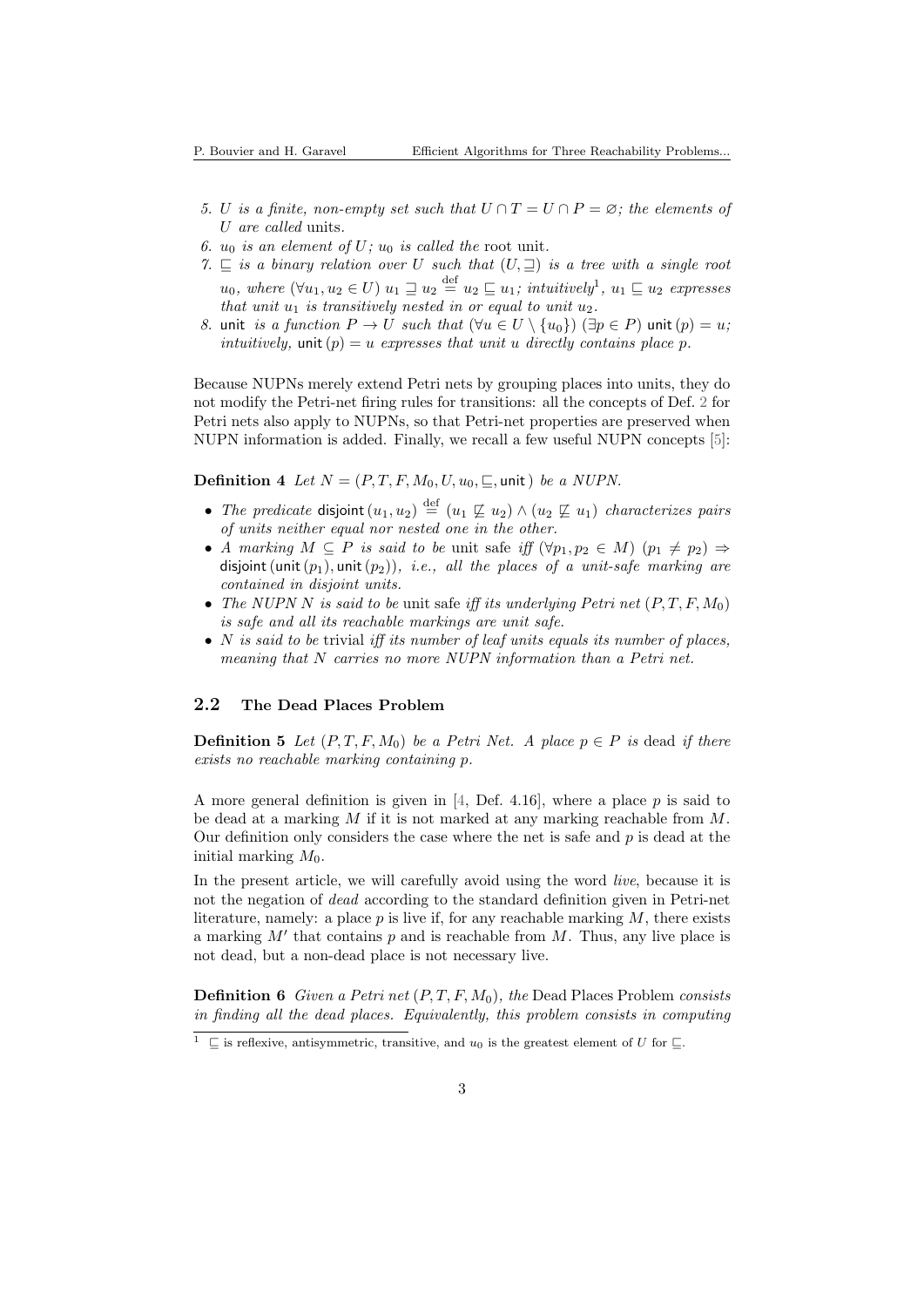a vector of  $|P|$  bits such that, for each place p, the bit corresponding to p in the vector is equal to one iff p is dead.

#### 2.3 The Dead Transitions Problem

**Definition 7** Let  $(P, T, F, M_0)$  be a Petri Net. A transition  $t \in T$  is dead if there exists no reachable marking in which t is enabled.

The above definition is a particular case, for the initial marking  $M_0$ , of the definition given in [4, Def. 4.16], where a transition t is dead at a marking M if t is not enabled in any marking reachable from  $M$ .

Again, to avoid confusion, we will not use the word live throughout the present paper, as there exist multiple notions of liveness for transitions, e.g., L1-live,  $L2$ -live,  $L3$ -live, and  $L4$ -live [13, Sect. IV.C]; in our context, the negation of dead is not live, which means  $L<sub>4</sub>$ -live and is a too strong property, but  $L<sub>1</sub>$ -live, also known as quasi-live.

**Definition 8** Given a Petri net  $(P, T, F, M_0)$ , the Dead Transitions Problem consists in finding all the dead transitions. Equivalently, this problem consists in computing a vector of  $|T|$  bits such that, for each transition t, the bit corresponding to t in the vector is equal to one iff t is dead.

Notice that this problem is different from the *deadlock freeness* problem: a net has a deadlock if there exists a reachable marking in which no transition is enabled, whereas a net has a dead transition if there exists a transition that is not enabled in any reachable marking.

Notice that this problem is also different from the net quasi-liveness problem: asking whether a net is quasi-live only calls for a Boolean answer, whereas the Dead Transitions Problem calls for a vector of Booleans. The latter problem is more general, as the net is quasi-live iff the solution of the Dead Transitions Problem is a vector of zeros. In practice, when studying a complex net, quasiliveness is not sufficient, as one needs to know the exact set of dead transitions.

In practice, the Dead Places and Dead Transition Problems are relevant for several reasons. These problems are instances, with respect to Petri nets, of the more general *dead code* problem in software engineering. Dead code is generally considered as a nuisance for readability and maintenance, so that most software methodologies recommend to get rid of dead code. This is also the case for Petri nets in industrial automation, as the Grafcet specification prohibits Sequential Function Charts containing "unreachable" branches (i.e., Petri nets with dead places or dead transitions).

In model-checking verification, dead places and dead transitions are likely to increase the cost (in memory and time) of verification. Moreover, many global properties of a net can be changed to true or to false just by adding dead places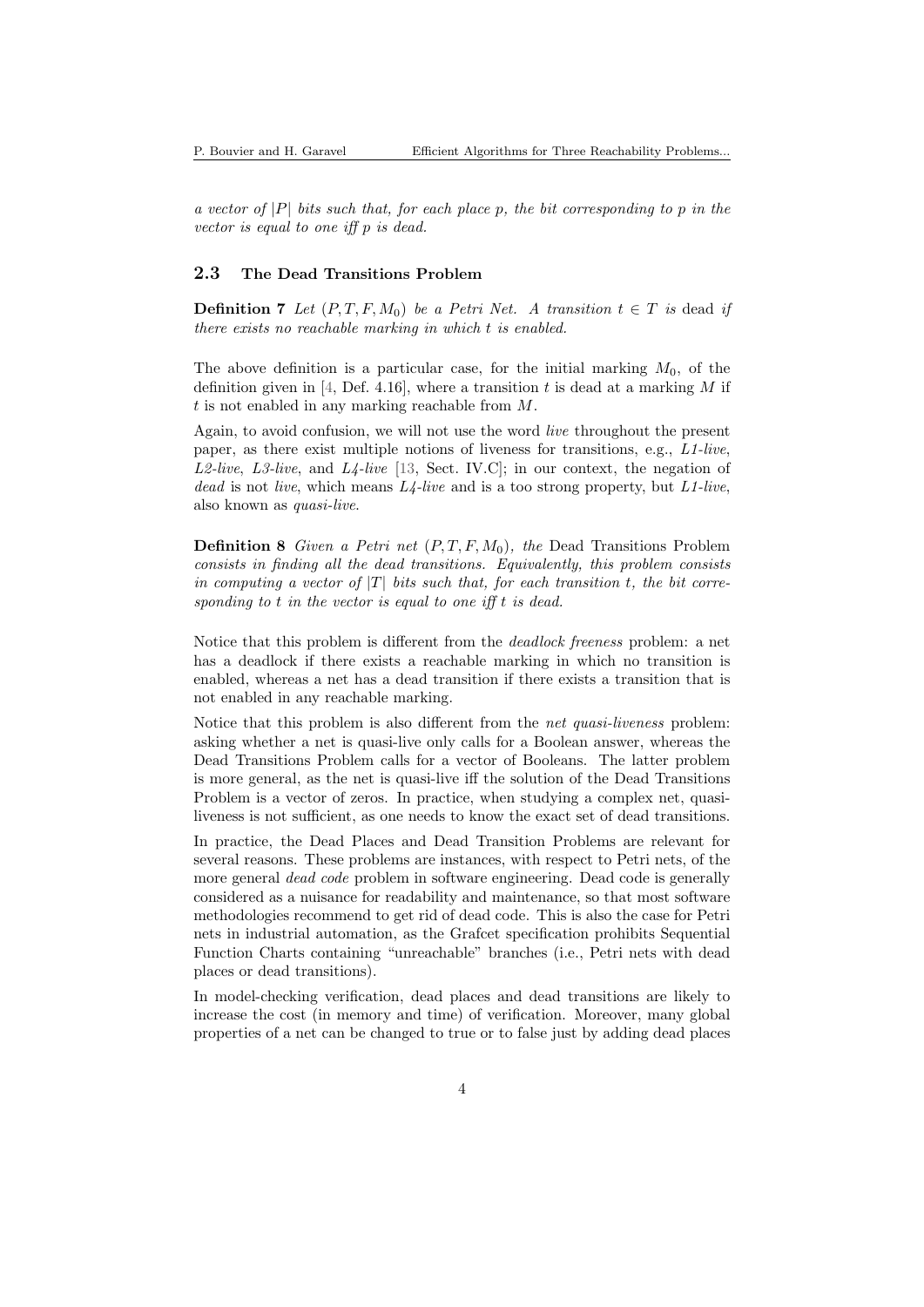and/or dead transitions. This may disturb structural analyses or net transformations, by invalidating certain "good" properties (e.g., free choice) and thus lead to incorrect transformations or prevent the application of efficient algorithms relying on such properties. It is therefore important to detect and eliminate dead places and dead transitions to only consider a truly "minimal" Petri net.

## 2.4 The Concurrent Places Problem

**Definition 9** Let  $(P, T, F, M_0)$  be a Petri Net. Two places  $p_1$  and  $p_2$  are concurrent, which we write as  $p_1 \parallel p_2$ , if there exists a reachable marking M containing both  $p_1$  and  $p_2$ .

**Proposition 1** The relation  $\parallel$  is symmetric and quasi-reflexive. It is reflexive iff the net has no dead place.

Proof. Symmetry and quasi-reflexivity follow from Def. 9. As for reflexivity, a place is concurrent with itself iff it is not dead. Notice that both the relation  $\parallel$ and its negation ∦ are neither transitive nor intransitive (since they are not irreflexive).

The relation  $\parallel$  can be found in the literature under various names: *coexistency* defined by markings  $[9, \text{ Sect. } 9]$ , concurrency relation  $[10]$   $[15]$   $[12]$   $[11]$   $[7]$ , concurrency graph [16], etc. These definitions differ by details, such as the kind of Petri nets considered or the handling of reflexivity, i.e., whether and when a place is concurrent with itself or not. For instance, [9] defines that  $p \parallel p$  is always false, while [10] defines that  $p \parallel p$  is true iff there exists a reachable marking in which place  $p$  has at least two tokens.

Although the concurrency relation can easily be defined on non-ordinary, nonsafe nets (see, e.g., [10]), this is of limited interest. For instance, consider a Petri net that is a state machine, with an initial marking  $M_0$  containing a single place  $p_0$ , and all the places reachable from  $p_0$ : if there is initially a single token in  $p_0$ , each place is non-concurrent with each other, but as soon as there is initially more than one token in  $p_0$ , all the places become pairwise concurrent.

**Definition 10** Given a Petri net  $(P, T, F, M_0)$ , the Concurrent Places Problem consists in finding all pairs of concurrent places. Equivalently, since the concurrency relation is symmetric, this problem consists in computing a half matrix of  $|P|(|P|+1)/2$  bits such that, for each two places  $p_1$  and  $p_2$ , the corresponding bit in the half matrix is equal to one iff  $p_1 \parallel p_2$ .

As mentioned above, solving the Concurrent Places Problem is practically useful, e.g., for decomposing a Petri net into a network of automata [2].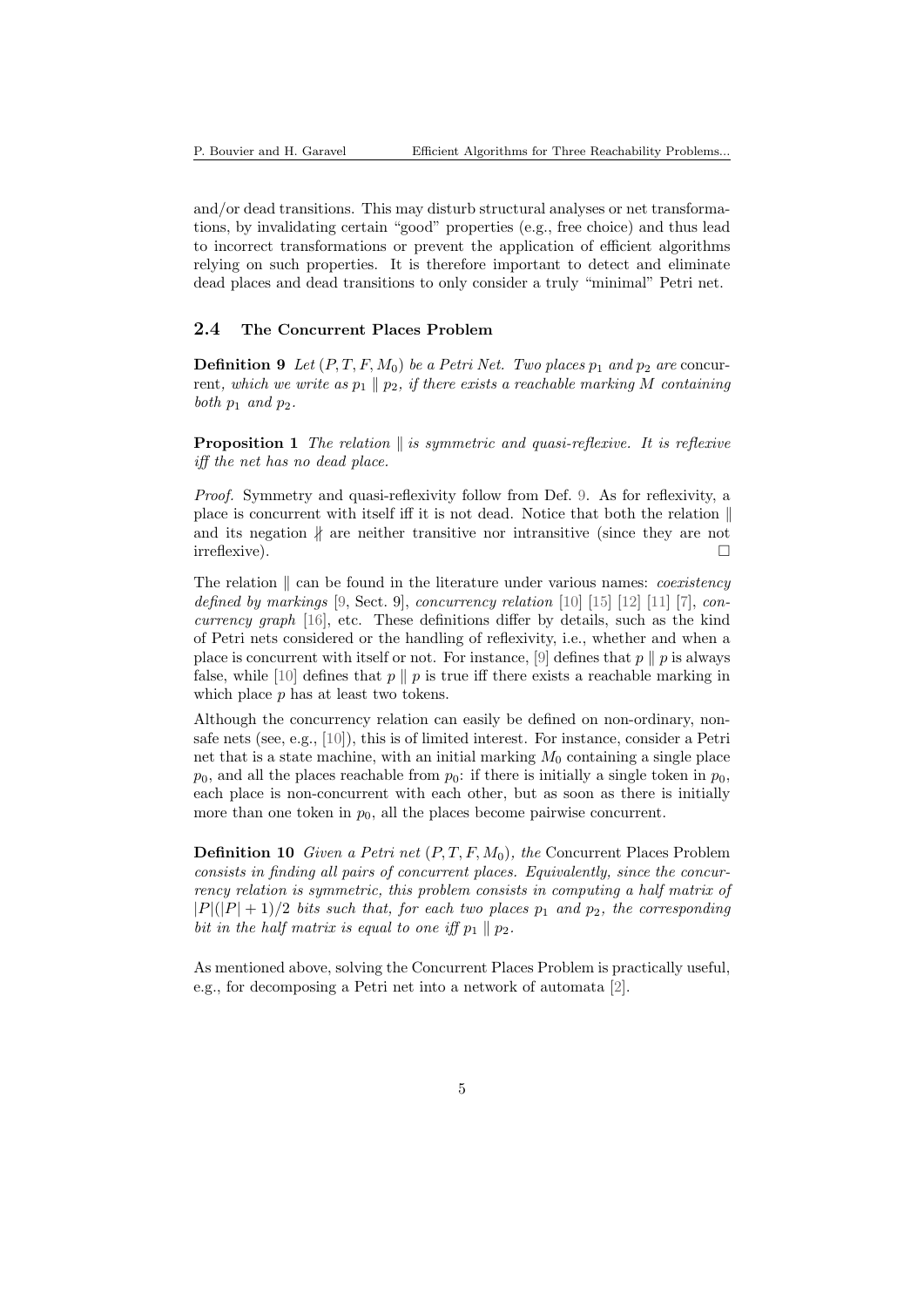#### 2.5 Complexity

Proposition 2 The Dead Places Problem is a subproblem of the Dead Transition Problem.

Proof. Given the set of dead transitions, one can easily compute the set of dead places. Indeed, each non-dead place belongs to the initial marking and/or the post-set of at least one non-dead transition. Notice that the converse does not hold, as the set of dead transitions cannot be directly inferred from the set of dead places.

Proposition 3 The Dead Places Problem is a subproblem of the Concurrent Places Problem.

Proof. The diagonal of the Concurrent Places half matrix is the negation of the Dead Places vector.

Proposition 4 The Dead Places Problem, the Dead Transition Problem, and the Concurrent Places Problem are subproblems of the marking coverability problem, which is the problem of deciding whether a given marking is included in some reachable marking of a given Petri net.

*Proof.* Given a set of places M, let  $R(M)$  be the predicate: *does it exist a* reachable marking containing all the places of M? The Dead Places Problem can be expressed as: for each place p of the net, decide  $R(\{p\})$ . The Dead Transitions Problem can be expressed as: for each transition t, decide  $R({^{\bullet}t})$ . The Concurrent Places Problem can be expressed as: for each two places  $p_1$  and  $p_2$ , decide  $R({p_1, p_2})$ .

Proposition 5 On safe nets, the Dead Places Problem, the Dead Transition Problem, and the Concurrent Places Problem are PSPACE-complete.

Proof. One knows from [3, Th. 15] that the marking coverability problem is PSPACE-complete on safe nets. Although the Dead Places Problem is a subproblem of the marking coverability problem (see Prop. 4), its complexity is not lower: given a net N, let  $N'$  be the net consisting of N to which one adds a new place p and a new transition t such that  $\mathbf{t} = M$  and  $\mathbf{t} = \{p\}$ ; if N is safe, then N' is also safe; deciding  $R(p)$  in N' requires to decide whether M is coverable in N. Given that the Dead Place Problem is a subproblem of the Dead Transition Problem (see Prop. 2) and of the Concurrent Places Problem (see Prop. 3), the two latter problems are also PSPACE-complete on safe nets.

### 2.6 Complete vs Incomplete Solutions

Because the three aforementioned problems are PSPACE-complete, there will always be Petri nets large enough to prevent the computation of exhaustive solutions on a given computer. Rather than an "all or nothing" approach (in which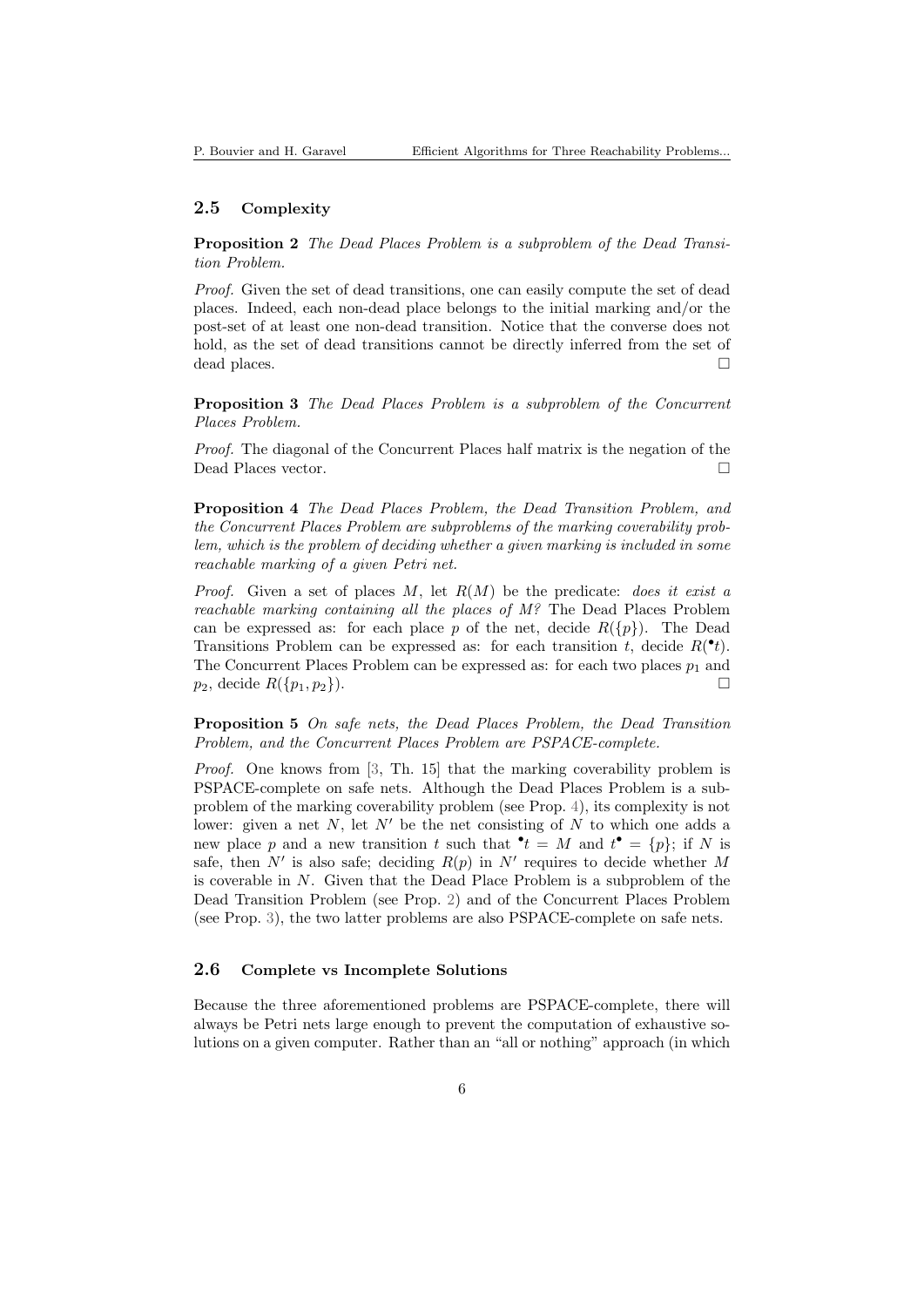an algorithm is considered to fail if it cannot compute all the dead places, dead transitions, or concurrent places of a given net), one should consider more pragmatic approaches in which an algorithm may stop or be halted after computing only a part of the solution, still leaving some results unknown.

Concretely, this means that the vectors of dead places and dead transitions, and the half matrices of concurrent places should contain three-valued logical results (zero, one, or unknown) rather than mere Boolean results. A solution is said to be *incomplete* if it contains unknown values, or *complete* otherwise. An efficient algorithm should produce as few unknown results as possible in a given lapse of time.

For the Dead Places Problem and Dead Transitions Problems, an incomplete solution can be turned into a complete one by replacing all unknown values by zeros, meaning that places and transitions are considered to be dead only if this has been positively proven.

For the Concurrent Places Problem, the elimination of unknown values depends on the context. For instance, the decomposition of safe Petri nets into automata networks [2] can work with incomplete half matrices, in which it replaces unknown values by ones — meaning that two places are assumed by default to be concurrent unless proven otherwise. Under such a pessimistic assumption, the algorithms that produce zeros in the half matrix are clearly more useful than the algorithms that produce ones. However, they may exist other applications based upon optimistic assumptions about concurrency, for which the latter kind of algorithms would be preferable.

## 3 Implementation and Experimentation

#### 3.1 Relation to Temporal Logic

Given that our three reachability problems are particular instances of the marking coverability problem, one way to solve these problems is to encode them in temporal logic (e.g., CTL or LTL formulas) and to submit them to an existing model checker for Petri nets, e.g., one of those competing every year at the Model Checking Contest [1]. However, such an approach is not practical:

- The number of temporal-logic formulas required for each problem is linear or quadratic in the size of the Petri net — respectively,  $|P|$ ,  $|T|$ , and  $|P|(|P| +$  $1/2$ . This is generally too large to be done manually, so one has to develop ad hoc tools that build these formulas (generating a huge file or a large number of small files), invoke a model checker on each of these formulas, then collect and aggregate the results of these invocations.
- Invoking a model checker repeatedly to evaluate hundreds or thousands of formulas on the same Petri net is inefficient. At each invocation, the formula and the net are parsed, checked for correctness, and translated from concrete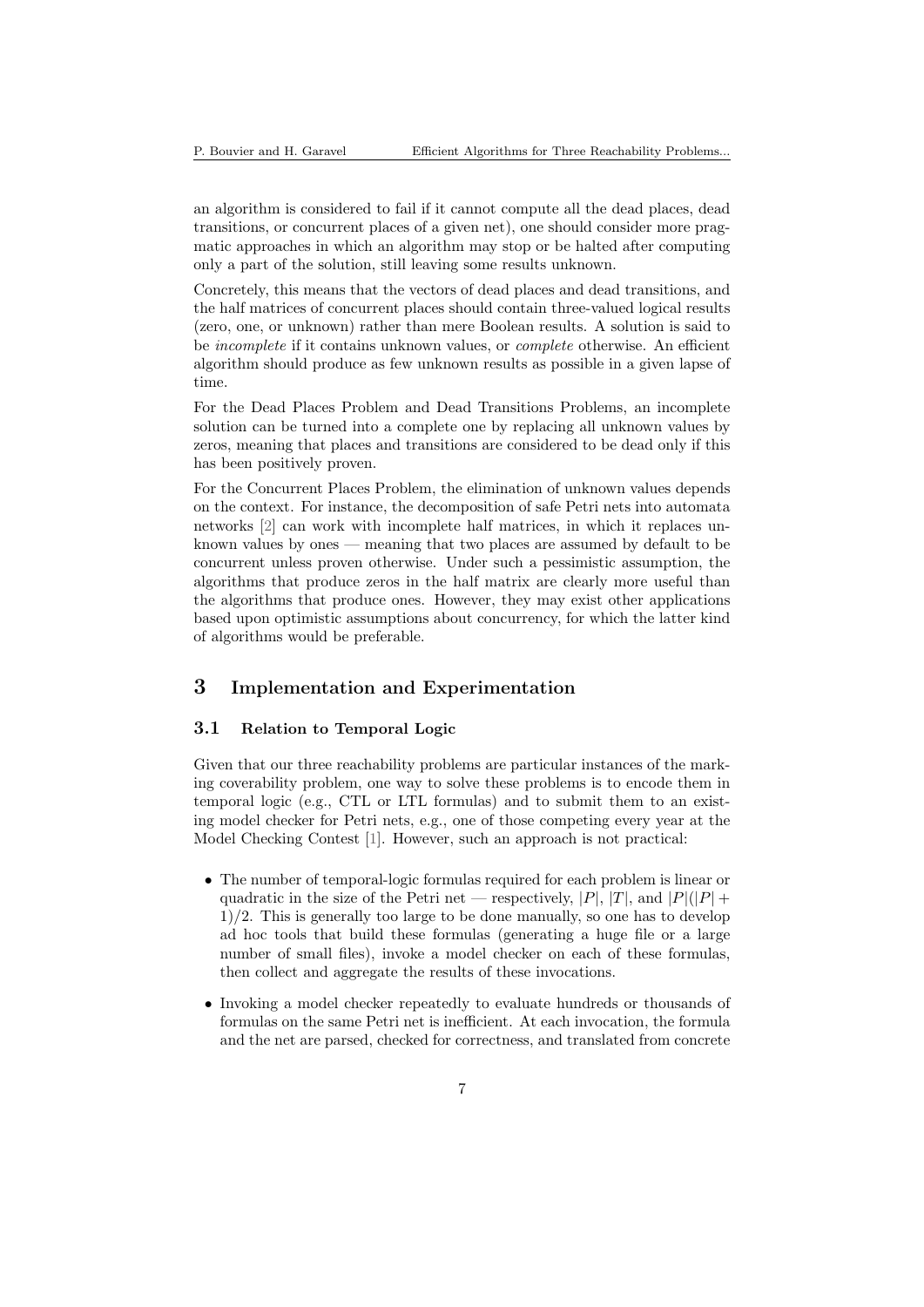syntax to internal abstract representation: most of these steps are redundant given that all formulas are alike and correct by construction.

We thus believe that, although the three aforementioned problems can be reduced to the evaluation of temporal-logic formulas, it is better to express these problems at a higher level, namely by equipping Petri-net tools with built-in options (e.g., -dead-places, -dead-transitions, and -concurrent-places) dedicated to these problems. Not only such options would be easier for tool users, but they would also give tool developers more freedom to choose the most efficient approach(es).

For a tool based on some temporal logic, such options would allow a major boost in performance: (i) they could produce the formulas in the most appropriate temporal logic supported by the tool; (ii) they could generate the formulas directly in the internal abstract representation, thus saving the cost of writing intermediate files and later parsing these files; (iii) they would also save the cost of correctness checking, since the generated formulas would be known to be correct by construction; (iv) the Petri-net model would be read and analyzed only once; (v) because the tool knows in advance how many formulas are to be evaluated on this Petri net, it can try applying preliminary simplifications (e.g., structural reductions) and sophisticated optimizations to this model; (vi) the tool may profitably consider using global model checking (i.e., building the set of reachable markings first, then evaluating all the formulas on this state space) whereas, for a single formula, *local model checking* (i.e., on-the-fly evaluation that only explores a fragment of the state space relevant to the formula) is often the default choice.

If temporal logics are one possible way to address the three aforementioned problems, they are not the only way. The remainder of this article presents alternative approaches, whose algorithms are implemented in software tools.

## 3.2 Software Tools and File Formats

We implemented our proposed algorithms in two different tools:

- $\bullet$  CÆSAR.BDD<sup>2</sup> is a verification tool for Petri nets and NUPNs. It is written in C (10,400 lines of code), uses the CUDD library for Binary Decision Diagrams, and is available as part of the CADP toolbox. CÆSAR.BDD provides many functionalities, among which solutions for the three aforementioned problems. For instance, it is routinely used to remove dead transitions from large interpreted Petri nets automatically generated from specifications written in higher-level languages such as LOTOS, LNT, AADL, etc.
- ConcNUPN is a prototype written in Python (730 lines of code) that implements algorithms for the three aforementioned problems and a few other

<sup>2</sup> <http://cadp.inria.fr/man/caesar.bdd.html>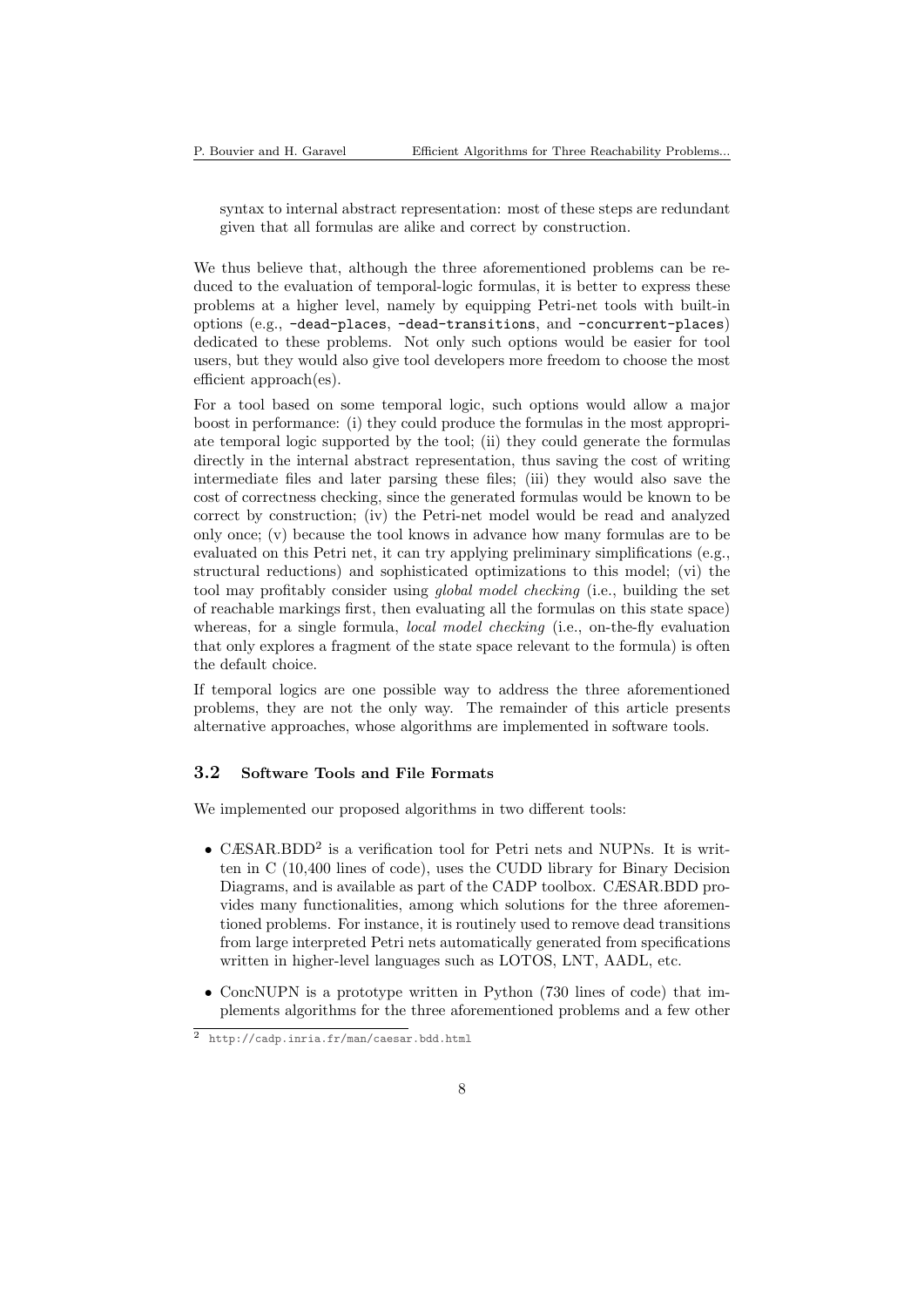functionalities. It is used to quickly prototype new ideas and to cross-check the results produced by CÆSAR.BDD.

Both tools take as input a file in the NUPN format<sup>3</sup> [5, Annex A], which provides a concise, human-readable representation for ordinary, safe Petri nets. Two translators<sup>4</sup> automatically convert the NUPN format to the standard PNML format [8] and vice versa.

Depending on the option given (-dead-places, -dead-transitions, or -concurrent-places), the tools produce as output a vector or a half matrix. Both are encoded in the same textual format [6, Sect. 8 and A] made up of one or more lines containing the characters "0", "1", and ".", the latter representing unknown values. If the input net is an non-trivial NUPN, some values "0" and "." in the half matrix may be replaced by other characters giving additional information about the NUPN structure. Because half matrices can get large, a run-length compression scheme<sup>5</sup> is used, which, on average, divides by 2.4 the size of vectors and by 214 the size of half matrices — a reduction factor of  $4270$ was even observed on very large half matrices.

## 3.3 Data Sets

To perform our experiments, we used a collection of 13,116 models in NUPN format. Most of these models are derived from "realistic" specifications (i.e., nets obtained from industrial problems described by humans in high-level languages, rather than randomly generated Petri nets). Our collection contains all the ordinary, safe models from the former PetriWeb collection and from the 2020 edition of Model Checking Context<sup>6</sup>.

A statistical survey confirms the diversity of our collection. The upper part of Table 1 gives the percentage of models that satisfy various (structural and behavioural) net properties, including the percentage of nets that are non-trivial NUPNs known to be unit safe (and thus, safe) by construction. The lower part of the table gives information about the size of the models: number of places, transitions, and arcs, as well as arc density, which we define as the number of arcs divided by twice the product of the number of places and the number of transitions, i.e., the amount of memory needed to store the arc relation as a pair of place×transition matrices.

<sup>3</sup> <http://cadp.inria.fr/man/nupn.html>

<sup>4</sup> <http://cadp.inria.fr/man/caesar.bdd.html> (when invoked with "-pnml" option) and <http://pnml.lip6.fr/pnml2nupn>

<sup>5</sup> <http://cadp.inria.fr/man/caesar.bdd.html> (see compression/decompression)

<sup>6</sup> <http://mcc.lip6.fr/models.php>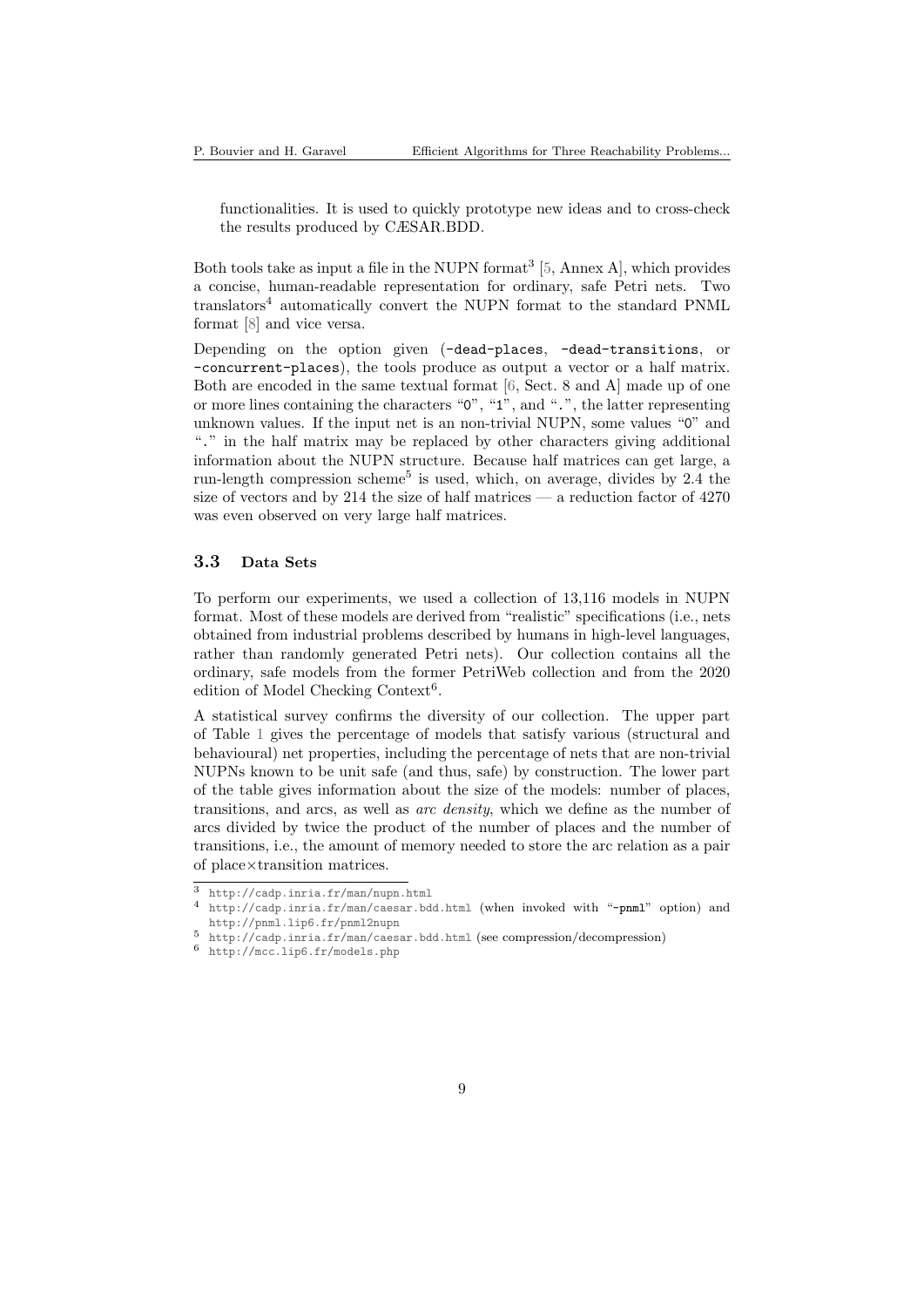| property        | yes                                   | no          | property    |                                            | yes             | $\mathbf{n}\mathbf{o}$ |             |     |
|-----------------|---------------------------------------|-------------|-------------|--------------------------------------------|-----------------|------------------------|-------------|-----|
| pure            |                                       | 62.9% 37.1% |             | connected                                  | 94.0%           | $6.0\%$                |             |     |
| free choice     | 41.3% 38.7%                           |             |             | strongly connected                         |                 |                        | 14.3% 85.7% |     |
|                 | 42.7% 57.3%<br>extended free choicell |             |             | conservative                               | 16.5% 83.5%     |                        |             |     |
| marked graph    | $3.5\%$                               | $ 96.5\% $  |             | sub-conservative                           |                 | 29.7% 70.3%            |             |     |
| state machine   |                                       | 12.1% 87.9% |             | non trivial and unit safe $ 67.7\% 32.3\%$ |                 |                        |             |     |
| feature         | min value                             |             |             | max value average median std deviation     |                 |                        |             |     |
| $#$ places      |                                       |             | 131,216     | 282.4                                      | 15 <sup>1</sup> |                        | 2690        |     |
| #transitions    |                                       |             | 16,967,720  | 9232.8                                     | 20              |                        | 270,287     |     |
| $\#\text{arcs}$ |                                       |             | 146,528,584 | 72,848                                     | 55              |                        | 2,141,591   |     |
| arc density     | $0.0\%$                               |             | $100.0\%$   | 14.5%                                      | $9.4\%$         |                        |             | 0.2 |

Table 1: Structural, behavioural, and numerical properties of our models

## 4 Algorithms for Dead Places and Dead Transitions

This section discusses various algorithms for the Dead Places and Dead Transition Problems, both of which are addressed together as they are largely similar.

## 4.1 Marking Graph Exploration

The easiest (at least, conceptually) way of computing the dead places and dead transitions of a safe Petri net is to follow the global model checking approach mentioned in Sect. 3.1 by first exploring all the reachable markings, and then examining whether, during this exploration, some places have never been marked or some transitions have never been fired.

If the state space can be explored entirely, one obtains the complete vectors for dead places and dead transitions. If the state space is too large for being exhaustively generated, these vectors only contain zeros and unknown values, but no ones.

Actually, one can often avoid generating the state space entirely, still obtaining complete vectors. This can be achieved using algorithmic shortcuts, which stop the exploration as soon as all the information needed has been determined, following the idea of  $on$ -the-fly verification. For dead transitions, there is one shortcut: the exploration can stop if each transition has been fired at least once, meaning that the net is quasi-live. For dead places, there are two shortcuts: the exploration can stop if each place has been marked, meaning that there are no dead places, or if each transition has been fired at least once, meaning that a place never marked so far cannot receive a token from further transition firings.

These ideas have been implemented as follows in the CÆSAR.BDD tool. Reachable markings are represented using Binary Decision Diagrams, as symbolic exploration proved, in the case of safe Petri nets, to be much more efficient than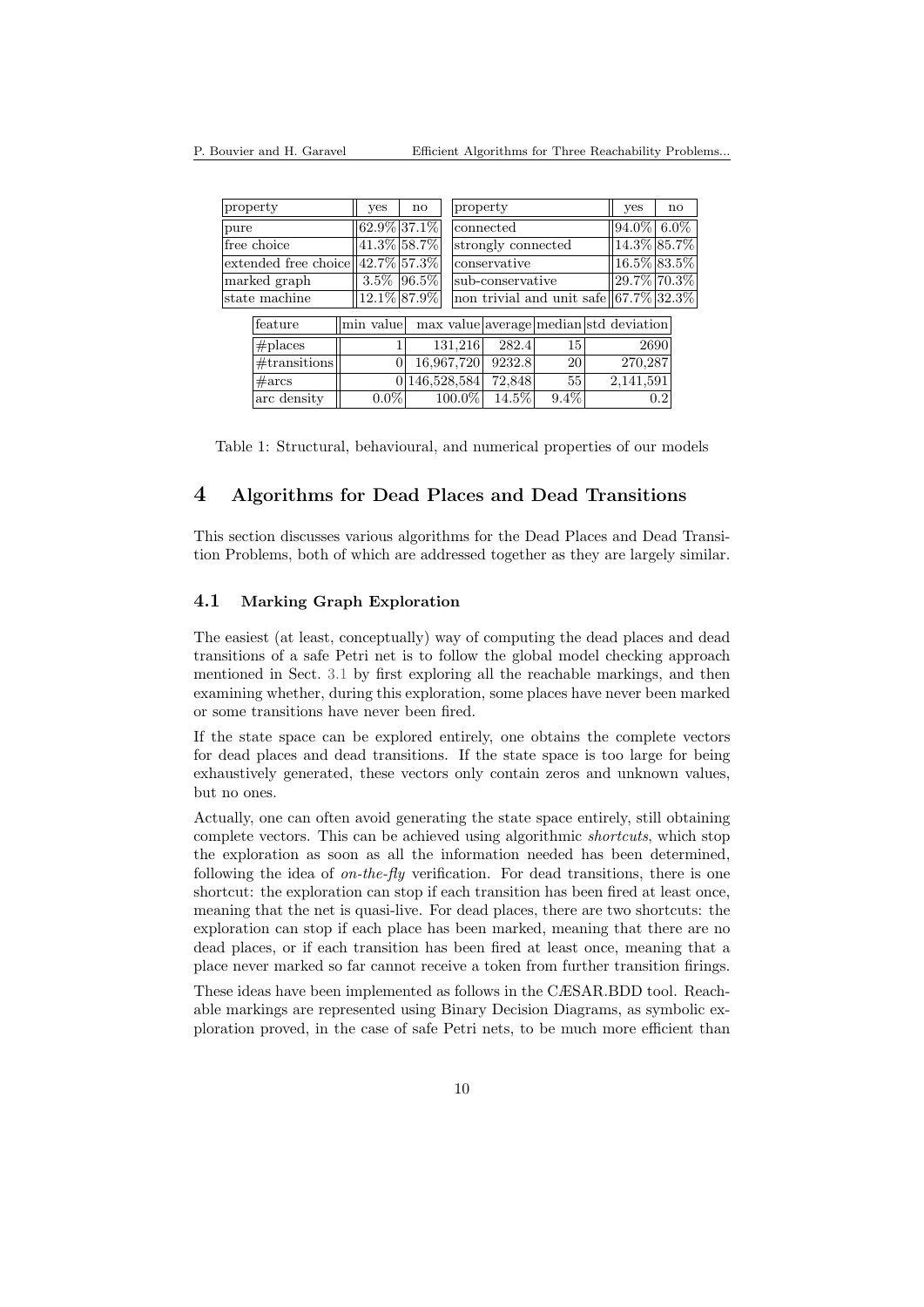explicit-state exploration. If the input net is a non-trivial NUPN and is known to be unit-safe by construction, CÆSAR.BDD takes advantage of this information to significantly reduce the number of Boolean variables needed to encode reachable markings [5, Sect. 6]. The user can limit state-space construction by specifying a timeout or giving an upper bound on the depth of exploration. Observing which transitions have been fired is easy, as CÆSAR.BDD fires each transition separately (like in explicit-state exploration) rather than building a single BDD that encodes all the transition relation. Shortcuts are simply implemented using decreasing counters that store the number of remaining unknown values in the solution vectors.

## 4.2 Structural Rules

Marking-graph exploration is a brute-force approach, which may fail on large nets, yielding incomplete vectors. We now examine complementary algorithms of a lower complexity, which take as input a vector containing unknown values and produce as output the same vector in which some unknown values have been replaced by zeros or ones — meaning that all previously known values are preserved. In this section, we present such an algorithm based on eight simple "structural" rules (Prop. 6–13) that can decide whether certain places or transitions are dead or not.

**Proposition 6** Any place belonging to the initial marking  $M_0$  is not dead.

Proposition 7 Any transition having no input place and no output place is not dead.

The two next rules exploit the properties of safeness (we only consider Petri nets that are expected to be safe) and unit safeness (a large proportion of our models are known to be unit safe by construction — see Sect. 3.3) to characterize certain classes of dead transitions.

Proposition 8 If the net is safe, any transition whose input places form a strict subset of the output places is dead.

Notice that, if a transition has no input place and at least one output place, the net is not safe, as this transition can fire indefinitely often, accumulating tokens in its output places.

**Proposition 9 (from [5, Prop. 8])** If the net is unit safe, any transition having at least two input (resp. two output) places located in two non-disjoint NUPN units is dead.

The four last rules allow to propagate, in certain cases, the fact that a place (resp. a transition) is dead or not dead to its adjacent transitions (resp. places).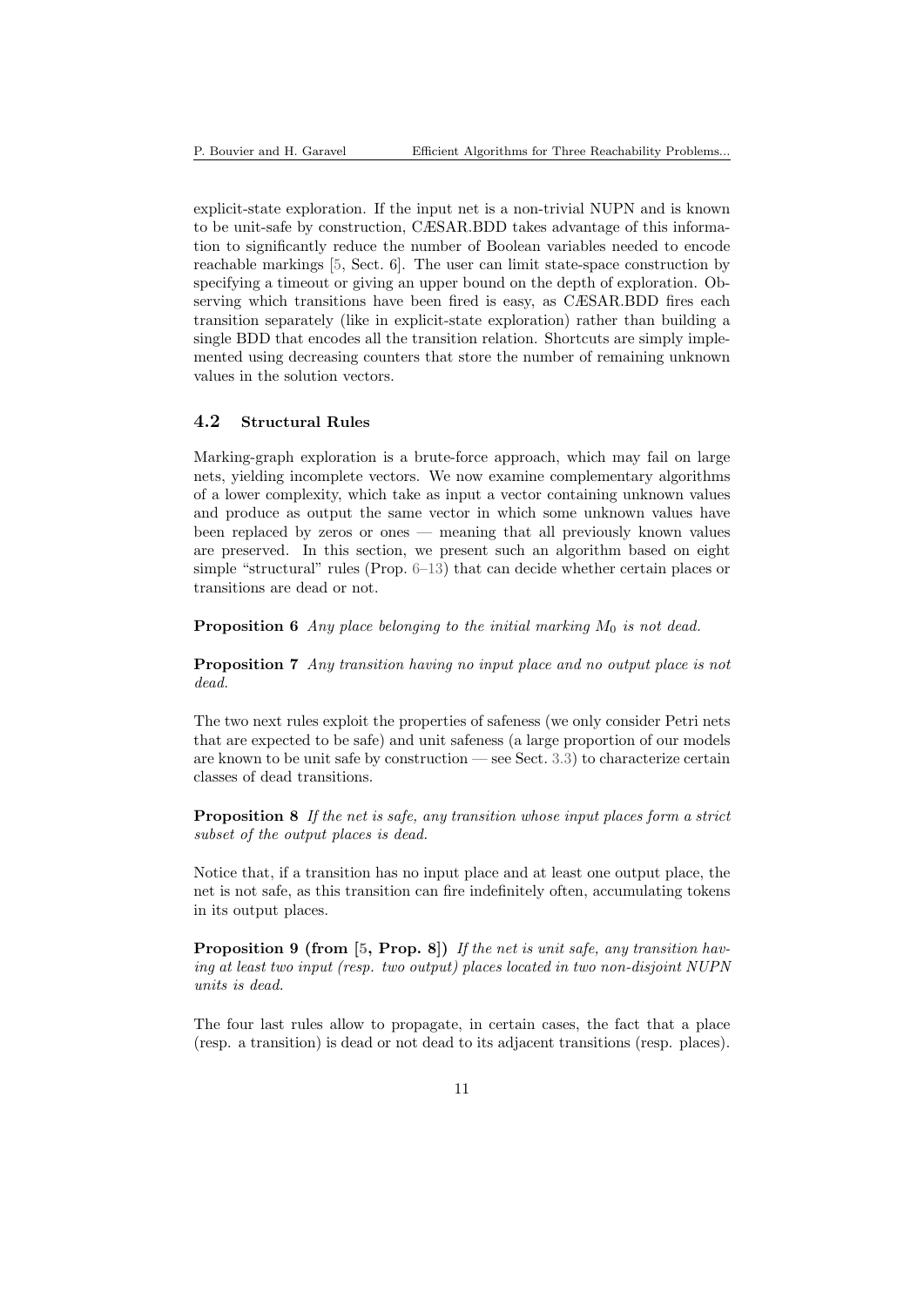**Proposition 10 (from [4, Prop. 4.17(3)])** If a place p is dead, all the transitions of  $\mathbf{P} \cup p^{\bullet}$  are also dead.

**Proposition 11 (contrapositive of Prop.** 10) If a transition  $t$  is not dead, all the places of  $\bullet t \cup t$  are also not dead.

**Proposition 12** If a transition t is dead, any place p such that  $^{\bullet}t = \{p\}$  is also dead.

**Proposition 13 (contrapositive of Prop.** 12) If a place p is not dead, any transition t such that  $\mathbf{t} = \{p\}$  is also not dead.

The algorithm below applies Prop. 6–13 iteratively until saturation. The vector of dead places is represented by  $P_1$  and  $P_0$ , which are, respectively, the sets of places known to be dead and not dead, the places of  $P \setminus (P_0 \cup P_1)$  being unknown. Similarly, the vector of dead transitions is represented by two sets  $T_1$  and  $T_0$ . Before the algorithm starts, these four sets have been either initialized to  $\varnothing$  or filled in by some other algorithm(s), such as the one of Sect.  $4.1$ .

|                | 1 $P_0 := P_0 \cup M_0$                                                                                                                                                                       | $-$ from Prop. 6        |
|----------------|-----------------------------------------------------------------------------------------------------------------------------------------------------------------------------------------------|-------------------------|
|                | 2 $T_0 := T_0 \cup \{t \in T \mid \mathbf{P}t = t^{\bullet} = \varnothing\}$                                                                                                                  | $-$ from Prop. $\gamma$ |
|                | 3 $T_1 := T_1 \cup \{t \in T \mid (\mathbf{^e} t \subseteq t^{\bullet}) \wedge (\mathbf{^e} t \neq t^{\bullet})\} \cup$                                                                       | $-$ from Prop. 8 and 9  |
| $\overline{4}$ | $\{t \in T \mid (\exists (p_1, p_2) \in (\mathbf{^{\bullet}} t \times \mathbf{^{\bullet}} t) \cup (t^{\bullet} \times t^{\bullet})) \neg \text{disjoint (unit } (p_1), \text{unit } (p_2))\}$ |                         |
| $5^{\circ}$    | $P' := \varnothing$ ; $T' := \varnothing$ ; assert $P_0 \neq \varnothing$                                                                                                                     |                         |
| 6              | while $P' \neq P_0 \cup P_1$ loop                                                                                                                                                             |                         |
| $\overline{7}$ | assert $P' \subseteq P_0 \cup P_1$                                                                                                                                                            |                         |
| 8              | for $p \in (P_0 \cup P_1) \setminus P'$ loop                                                                                                                                                  |                         |
| 9              | if $p \in P_1$ then                                                                                                                                                                           |                         |
| 10             | $T_1 := T_1 \cup {}^{\bullet}p \cup p^{\bullet}$                                                                                                                                              | — from Prop. $10$       |
| 11             | else if $p \in P_0$ then                                                                                                                                                                      |                         |
| 12             | $T_0 := T_0 \cup \{ t \in T \mid \mathbf{t} = \{ p \} \}$                                                                                                                                     | $-$ from Prop. 13       |
| 13             | end loop                                                                                                                                                                                      |                         |
| 14             | $P' := P_0 \cup P_1$                                                                                                                                                                          |                         |
| 15             | assert $T' \subseteq T_0 \cup T_1$                                                                                                                                                            |                         |
| 16             | for $t \in (T_0 \cup T_1) \setminus T'$ loop                                                                                                                                                  |                         |
| 17             | if $t \in T_0$ then                                                                                                                                                                           |                         |
| 18             | $P_0 := P_0 \cup {}^{\bullet}t \cup t^{\bullet}$                                                                                                                                              | $-$ from Prop. 11       |
| 19             | else if $t \in T_1 \wedge  \mathbf{f}  = 1$ then                                                                                                                                              |                         |
| 20             | $P_1 := P_1 \cup \mathbf{^e}t$                                                                                                                                                                | $-$ from Prop. 12       |
| 21             | end loop                                                                                                                                                                                      |                         |
| 22             | $T' \coloneqq T_0 \cup T_1$                                                                                                                                                                   |                         |
| 23             | end loop                                                                                                                                                                                      |                         |
|                |                                                                                                                                                                                               |                         |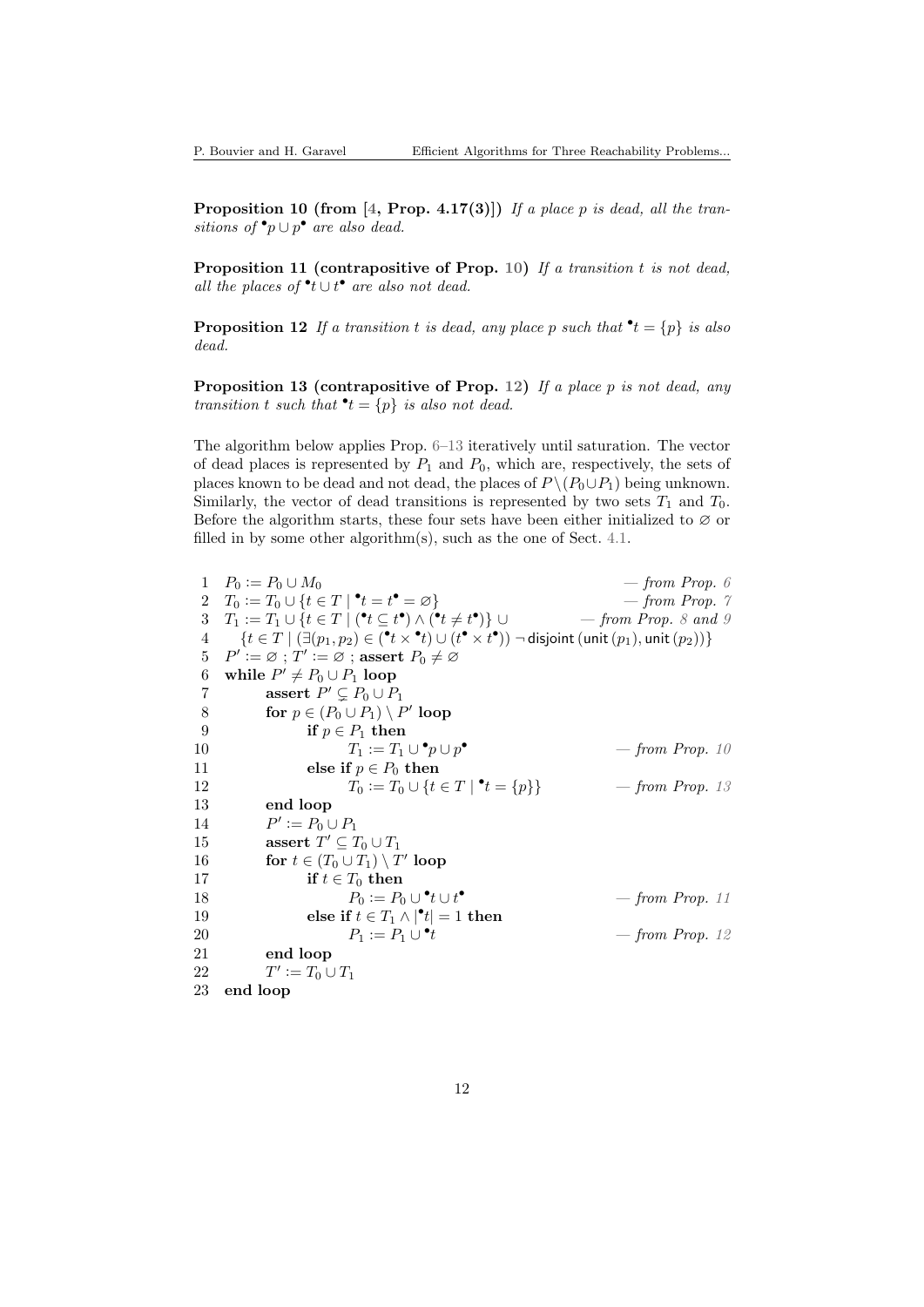#### 4.3 Linear Over-Approximation

**Definition 11** Let  $M_1$  and  $M_2$  be two markings, and t a transition. We write  $M_1 \stackrel{t}{\Longrightarrow} M_2$  iff t is enabled in  $M_1$  (i.e.,  $\mathbf{P} \subseteq M$ ) and  $M_2 = M_1 \cup t^{\bullet}$ .

The relation differs from the usual firing relation  $M_1 \stackrel{t}{\longrightarrow} M_2$  (cf. Def. 2) in that the latter uses  $(M_1 \setminus \bullet t)$  instead of  $M_1$ . Thus, when a transition t fires according to Def. 11, each input place of  $t$  keeps its token, while each output place of  $t$  gets a token. Said otherwise,  $\Rightarrow$  behaves exactly as  $\stackrel{t}{\longrightarrow}$  if one assumes that each marked place holds an infinite number of tokens (hence,  $M_1 \setminus \bullet_t = M_1$ ).

**Proposition 14** If a marking M is reachable from the initial marking  $M_0$ , i.e.,  $M_0 \stackrel{*}{\longrightarrow} M$ , there exists a marking M' such that  $M_0 \stackrel{*}{\Longrightarrow} M'$  and  $M \stackrel{\sim}{\subseteq} M'$ .

*Proof.* By induction on firing sequences  $M_0 \xrightarrow{t_1} M_1 \xrightarrow{t_2} M_2 \dots M_{n-1} \xrightarrow{t_n} M$ .

The algorithm below is based on the contrapositive of Prop. 14. It performs a marking-graph exploration, starting from  $M_0$  and using  $\Rightarrow$  instead of  $\stackrel{*}{\longrightarrow}$ . During the exploration, each place, once marked, never loses its token, so that the state space can be simply represented using the set  $P'$  of visited places and the state P'' of explored places (with  $P' \subseteq P''$ ). We speed up transition firings by attaching to each (non-dead) transition t a counter  $c[t]$  containing the number of input places of  $t$  that have not been marked yet, so that  $t$  becomes fireable when  $c[t]$  drops to zero. When the exploration completes, any place that has not been marked is dead (and thus added to  $P_1$ ) and any transition that has not been fired is dead (and thus added to  $T_1$ ). The converse is not true: unless each transition has a single input place, the algorithm may overlook some dead places and/or dead transitions, as it over-approximates the number of tokens and the set of fireable transitions.

1  $P' := \varnothing$ 2  $P'' := P_0 \cup M_0$ 3 for  $t \in T \setminus T_1$  loop  $c[t] := |\mathbf{e}_t|$ 4 while  $P' \neq P''$  loop 5 assert  $(P' \subsetneq P'') \wedge (P'' \cap P_1 = \emptyset) \wedge (\forall t \in T \setminus T_1) (c[t] = |\cdot t \setminus P'|)$ 6 let  $p = \textbf{oneof} (P'' \setminus P')$ 7  $P' := P' \cup \{p\}$ 8 for  $t \in p^{\bullet} \setminus T_1$  loop 9  $c[t] := c[t] - 1$ 10 if  $c[t] = 0$  then  $P'' := P'' \cup t^{\bullet}$ 11 end loop 12 end loop 13 assert  $(P' = P'') \wedge (P' \cap P_1 = \emptyset) \wedge (\forall t \in T \setminus T_1) (c[t] = |\cdot t \setminus P'|)$ 14  $P_1 := P_1 \cup (P \setminus P')$ 15  $T_1 := T_1 \cup \{t \in T \setminus T_1 \mid c[t] > 0\}$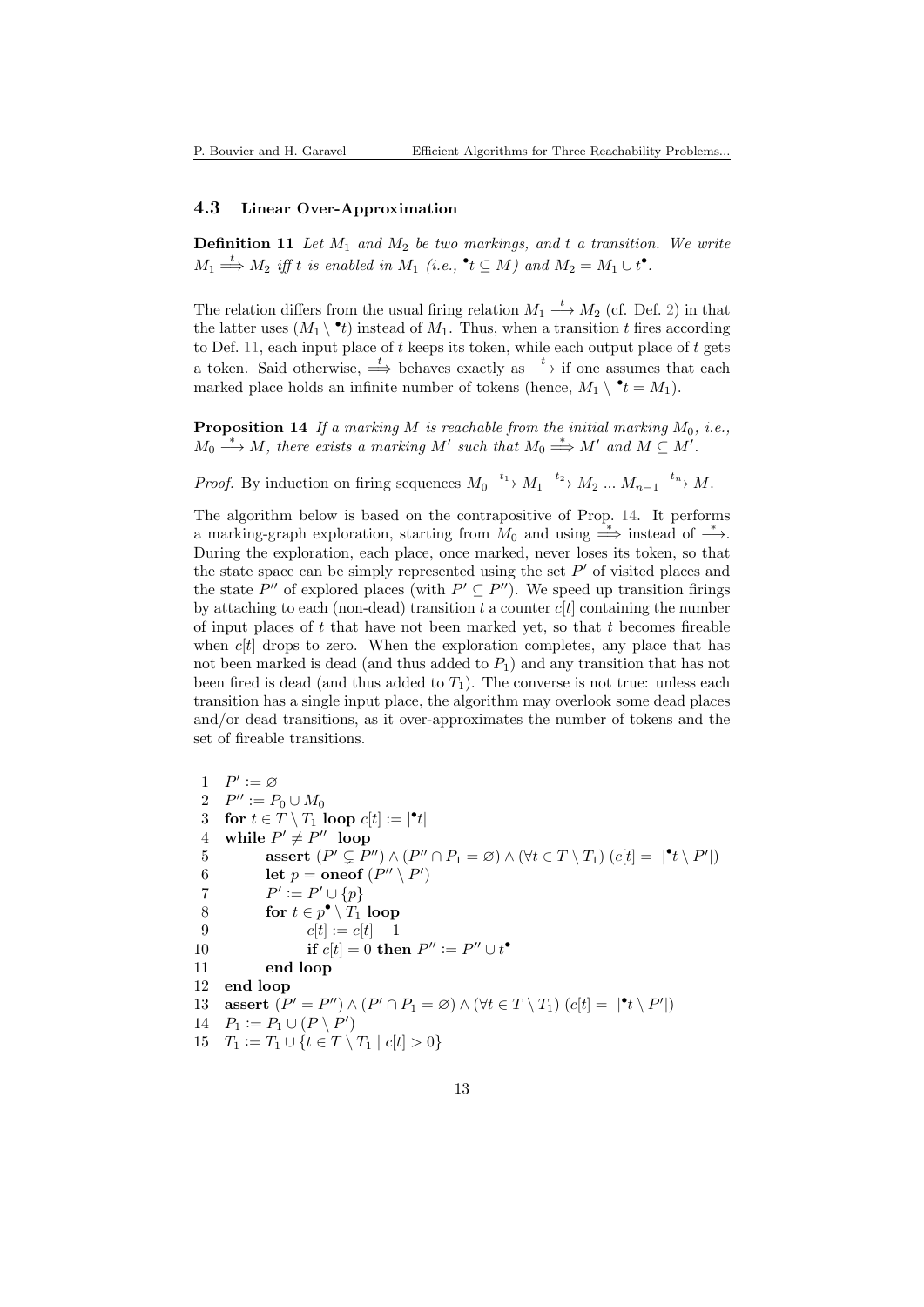At line 14, the new set of dead places  $(P \setminus P')$  contains the initial set of dead places  $P_1$  if Prop. 10 has been applied before executing this algorithm.

#### 4.4 Ordering of Algorithms

Let  $A_1$ ,  $A_2$ , and  $A_3$  denote the algorithms presented in Sections 4.1, 4.2, and 4.3, respectively. Let  $A_2$  be split into two successive parts:  $A_2 = A'_2$ ;  $A''_2$ , where  $A'_2$ comprises lines 1 to 4 (Prop.  $6-9$ ) and  $A_2''$  comprises lines 5 to 23 (Prop. 10– 13). It is easy to see that, after executing any of these algorithms, applying it immediately again never decreases the number of unknown values. But two successive executions of some algorithm may be fruitful if another algorithm has been successfully applied in between.

Thus, the next question is: in which order, and how many times, should these algorithms be applied? Our experiments suggest that executing them in the order  $(A_2; A_3; A_1; A_2'')$  is likely to give the best results, based upon the fact that  $A_1$ , which is the most expensive algorithm, can take advantage of the information pre-computed by  $(A_2; A_3)$ . Namely,  $A_1$  can avoid trying to fire those transitions known to be dead, and it can enhance the effectiveness of the algorithmic shortcuts defined in Sect. 4.1 by generalizing their triggering conditions: instead of checking if all places have been marked or all transitions fired at least once,  $A_1$ can merely check if the solution vector contains no more unknown values, which better takes into account the existence of dead places or dead transitions, if any.

Finally, between each two algorithms, one also checks the number of remaining unknown values in the vector being computed, and the execution sequence stops if this number drops to zero. For instance,  $A_1$  will not be applied if the prior execution of  $(A_2; A_3)$  has produced a complete solution.

#### 4.5 Experimental Results

We applied these algorithms to compute the dead places and dead transitions of the 13,116 models presented in Sect. 3.3. Our experiments are parameterized by a duration  $t$ , which is the number of seconds allocated to algorithm  $A_1$  to symbolically explore (a fragment of) the graph of reachable markings — using the CUDD library for Binary Decision Diagrams. If  $t$  is zero, only the initial marking is explored and no transition is fired by  $A_1$ .

Our experiments reveal that at least  $16.2\%$  (resp.  $15.9\%$ ) of the models contain dead places (resp. transitions), and that at least 20.4% (resp. 37.7%) of dead places (resp. transitions) are globally present among the models. Such important ratios confirm the practical relevance of detecting and eliminating dead places and transitions as a means to reduce the complexity of Petri nets.

Table 2 provides, for various values of t, three metrics about the computation of dead places (resp. transitions). The first metrics ("% complete vectors") gives the percentage of models for which the solution vector can be completely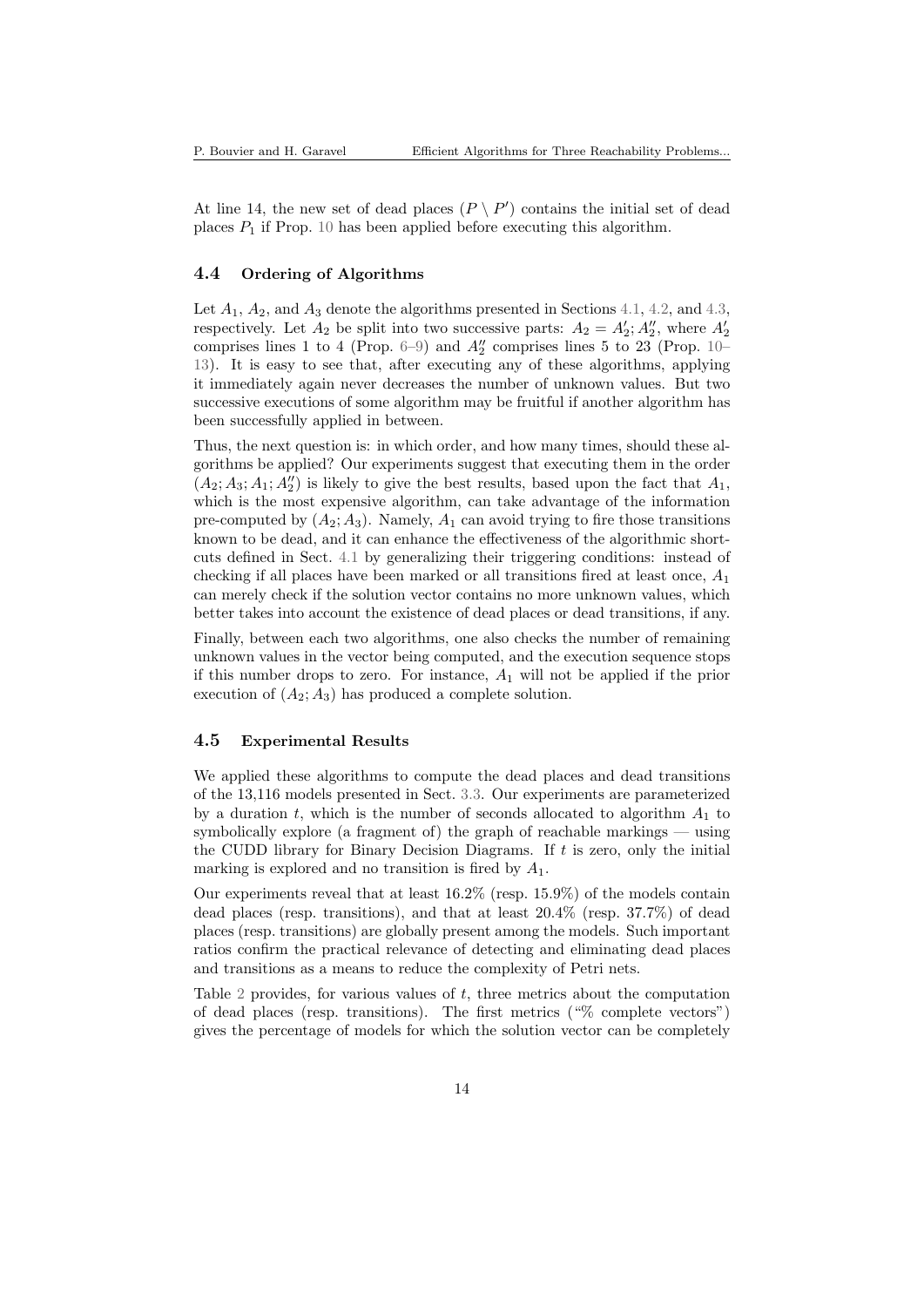| problem | value of $t$                                                                                                                                             | $\bigcap$ | 5. | $+10$ |  |  |  | $15 \mid 30 \mid 45 \mid 60 \mid 120 \mid 180 \mid 240 \mid 300 \mid$ |
|---------|----------------------------------------------------------------------------------------------------------------------------------------------------------|-----------|----|-------|--|--|--|-----------------------------------------------------------------------|
|         | $\%$ complete vectors $\ 44.6\ 93.0\ 93.6\ 93.8\ 94.4\ 94.6\ 95.1\ 95.3\ 95.4\ 95.5\ 95.6\ $                                                             |           |    |       |  |  |  |                                                                       |
|         | dead places $\%$ unknowns values $\frac{48.9}{33.5}$ $\frac{32.0}{31.3}$ $\frac{28.9}{28.3}$ $\frac{27.9}{27.1}$ $\frac{27.1}{26.5}$ $\frac{25.9}{25.8}$ |           |    |       |  |  |  |                                                                       |
|         | $\%$ vector completion 69.3 97.0 97.3 97.5 97.7 97.9 97.9 98.1 98.1 98.2 98.2                                                                            |           |    |       |  |  |  |                                                                       |
|         | $\%$ complete vectors $\ 29.3 92.3 92.9 93.2 93.7 94.0 94.1 94.4 94.7 94.9 95.0$                                                                         |           |    |       |  |  |  |                                                                       |
|         | dead trans. $\%$ unknowns values $(68.7 65.0 63.5 62.0 61.0 59.3 57.8 54.6 45.2 39.9 29.8)$                                                              |           |    |       |  |  |  |                                                                       |
|         | $\%$ vector completion $ 50.9 95.8 96.2 96.4 96.7 96.8 96.9 97.1 97.2 97.3 97.3 $                                                                        |           |    |       |  |  |  |                                                                       |

Table 2: Experimental results for dead places and dead transitions

computed within t seconds. The second metrics  $(^\omega\%$  unknowns values") gives the percentage of unknown values that remain after t seconds in all the computed solution vectors. The third metrics  $(\mathcal{C}_0 \otimes \mathcal{C}_1)$  extor completion") gives the mean, over all models, of percentage of known values in the computed solution vectors.

The first metrics shows, for  $t = 0$ , that algorithms  $A_2$  and  $A_3$  alone are sufficient to completely handle  $44.6\%$  (resp. 29.3%) of the models; but algorithm  $A_1$ , as soon as turned on, gives an major boost, pushing the percentage of models completely solved to 93.0% (resp. 92.3%) of the models; from there, increasing the value of t slowly increases this percentage; applying algorithm  $A_2''$  again after  $A_1$  fully solves  $0.1\%$  (resp.  $0.1\%$ ) more models. The second metrics gives quite similar results concerning the resolution of unknown values, although the influence of  $A_1$  is not as strong as with the first metrics; the percentage of unknown values does not quickly converge down to zero, due to a small number of large models that remain incompletely solved for long, with thousands of unknown values. The third metrics corroborates the first one, but exhibits higher success percentages, as each model counts for the proportion of known values in its solution vector rather than for a binary value (one for a fully complete model, and zero otherwise).

Additional measurements indicate that: (i) the shortcuts of algorithm  $A_1$  are effective, as they are triggered for more than  $82.6\%$  (resp. 79.6%) of the models; (ii) 94.8% (resp. 94.0) of the models are fully solved in less than one second; the other models are (incompletely) processed in less than  $1.56 \times t$  (resp.  $1.48 \times t$ ) seconds; (iii) all nets having less than 74 places, 92 transitions, and 366 arcs can be fully processed with  $t = 60$  (resp.  $t = 180$ ).

## 5 Algorithms for Concurrent Places

This section presents various algorithms for the Concurrent Places Problem. In the sequel, we consider the elements of the half matrix as (unordered) pairs of places. The diagonal elements of the half matrix are also considered as pairs, even if both elements of these pairs are equal.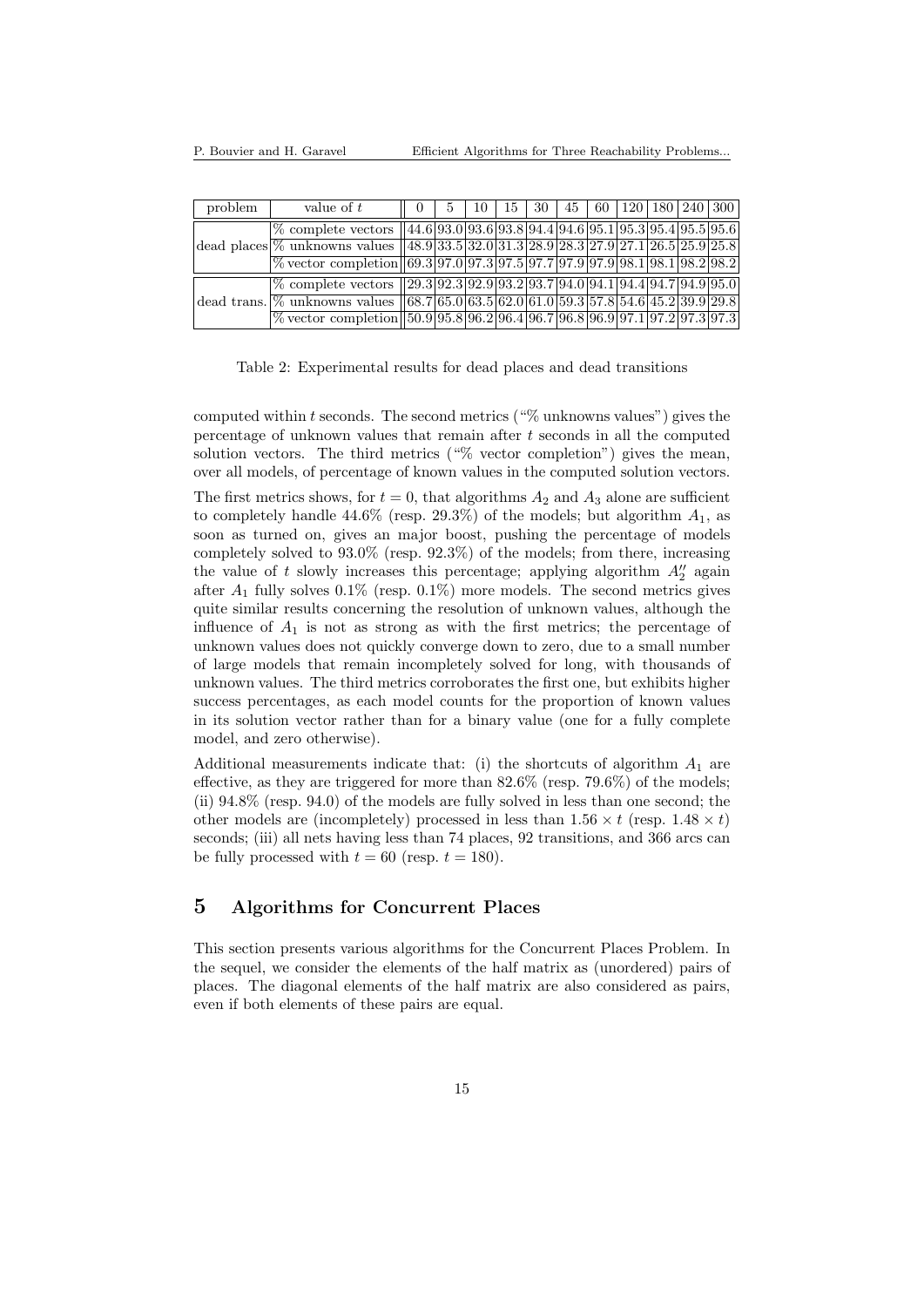#### 5.1 Marking Graph Exploration

Concurrent places can be determined by an exploration of reachable markings similar to the one presented in Sect. 4.1, based upon the fact that the places of each reachable marking are pairwise concurrent. If the state space can be generated exhaustively, one obtains a complete half matrix; otherwise, if the state space is too large for being explored entirely, the half matrix contains only ones and unknown values, but no zeros.

There are no obvious algorithmic shortcuts, apart from halting the exploration if the half matrix gets entirely full of known values, which only occurs if all unknown values turn out to be equal to one, since the exploration, as long as it has not been done exhaustively, only produces ones but not zeros. In practice, such a situation is unlikely, as Sect. 5.6 shows that, statistically, there are much less ones than zeros in half matrices.

## 5.2 Structural Rules

We now study the case where the state-space exploration of Sect. 5.1 has not been exhaustively performed, and propose complementary algorithms, with a lower complexity, that help reducing the number of unknown values in the half matrix. The two following rules exploit the information gained about non-dead places and transitions during marking-graph construction.

**Proposition 15** The places of the initial marking  $M_0$  are pairwise concurrent.

Proposition 16 If a transition is not dead, its input places (resp. output places) are pairwise concurrent.

We then apply algorithm  $A_2$ , i.e., the structural rules of Sect. 4.2, to identify (a subset of) the dead places and dead transitions. Based on this information, further unknown values can be eliminated from the half matrix.

**Proposition 17** (1) A non dead place is concurrent with itself. (2) A dead place is non concurrent with any other place, including itself.

Proposition 18 If a dead transition has two (distinct) input places, these places are non concurrent.

The next rule exploits the assumption that the Petri nets considered are safe.

**Proposition 19** If a transition t (dead or not) has a single input place p, this place is non concurrent with any output place of t different from p.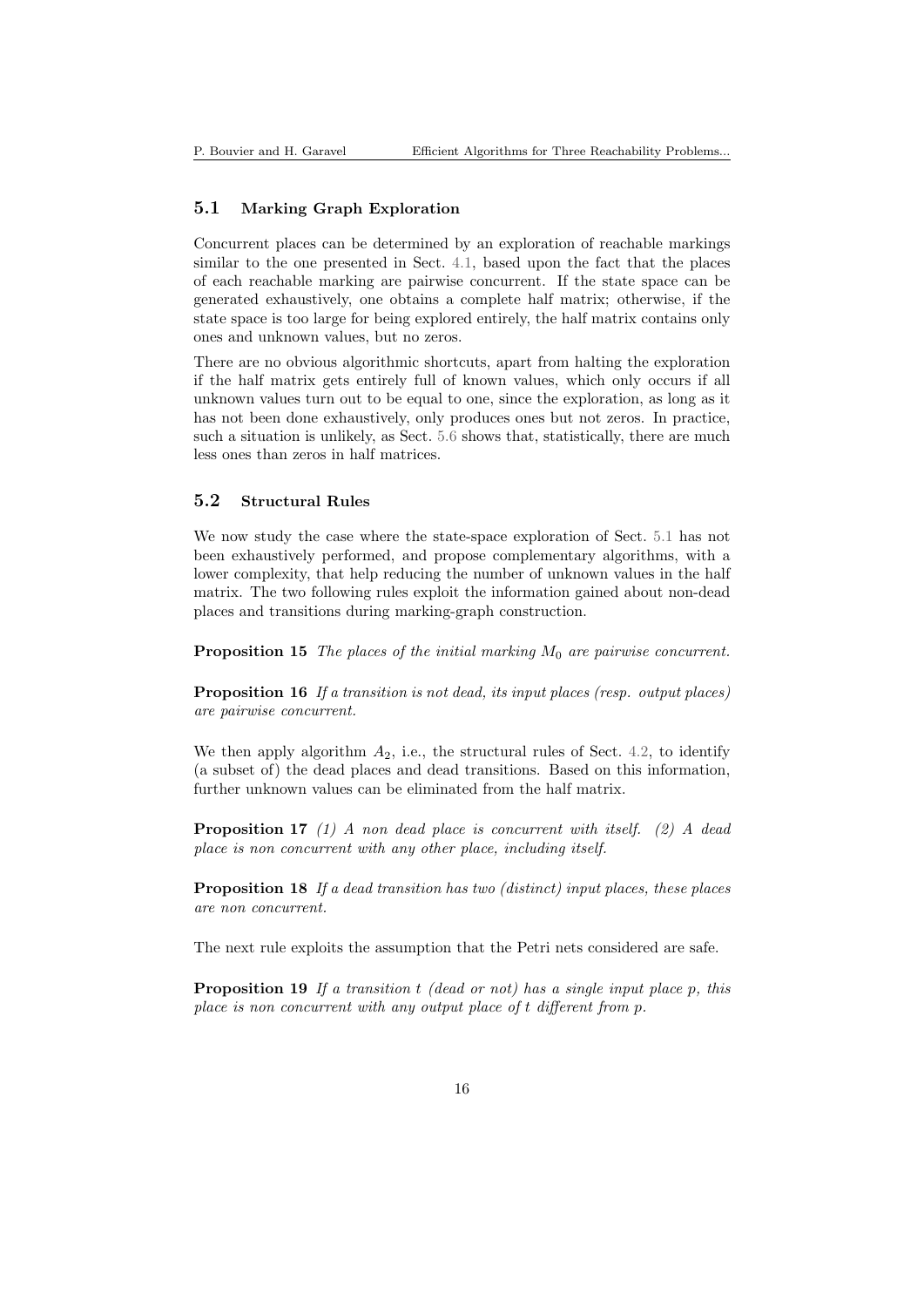*Proof.* By contradiction: if there exists a reachable marking  $M$  containing  $p$  and some output place of  $t$ , the net is unsafe, as  $t$  can fire from  $M$ . Notice that, if  $t$ is dead, p is dead too, and the result follows directly from Prop. 17(2).  $\Box$ 

The previous rule can be easily generalized to sequences of transitions having each a single input place. It is implemented using a transitive-closure algorithm.

**Proposition 20** For any path  $(p_1, t_1, p_2, t_2, ..., p_n, t_n, p_{n+1})$  such that each transition  $t_i$  has a single input place  $p_i$  and at least one output place  $p_{i+1}$ , the places  $p_1$  and  $p_{n+1}$  are non concurrent if they are distinct.

The last rule exploits the unit-safeness property for those nets known to be unit safe by construction.

**Proposition 21 (from [5, Prop. 6])** If the net is a unit-safe NUPN, any two distinct places located in non-disjoint units are non concurrent. Formally:

 $(\forall p_1 \in P)$   $(\forall p_2 \in P)$   $(p_1 \neq p_2)$   $\land \neg$ disjoint (unit  $(p_1)$ , unit  $(p_2)$ )  $\Rightarrow$   $p_1 \nparallel p_2$ 

In particular, any two distinct places located in the same unit are non concurrent.

## 5.3 Quadratic Under-Approximation

From now on, if P' and P'' are two sets of places, we write  $P' \otimes P''$  for the set of (unordered) pairs of places defined as  $\{p', p''\} | (p' \in P') \wedge (p'' \in P'')\},\$ assuming that the set notation  $\{p', p''\}$  actually denotes a singleton if  $p' = p''$ . We represent the half matrix of concurrent places by  $R_0$  and  $R_1$ , which are, respectively, the sets of pairs of places known to be non concurrent and concurrent, the pairs of  $(P \otimes P) \setminus (R_0 \cup R_1)$  being unknown. For instance, the structural rules of Prop.  $15, 16,$  and  $17(1)$  can be summarized as follows:

$$
R_1 := R_1 \,\cup\, (M_0\otimes M_0) \,\cup\, \bigcup_{t\in T_0} ((^\bullet t \otimes^\bullet t) \cup (t^\bullet \otimes t^\bullet)) \,\cup\, \bigcup_{p\in P_0} \{\{p\}\}\
$$

In this section, we propose an algorithm to detect more concurrent places. This algorithm starts from the set  $R_1$  computed during prior phases and extends this set by examining all transitions having one or two input places, namely by combining Prop. 13, 16, and 18 together with the following result:

**Proposition 22** If two distinct places  $p_1$  and  $p_2$  are concurrent,  $p_2$  is also concurrent with each output place of any transition t such that  $\mathbf{t} = \{p_1\}.$ 

The algorithm below stores, in a set  $R'$ , pairs of places found to be concurrent. The algorithm is said to perform a *quadratic* approximation because each visited marking M is abstracted away and represented by its set of concurrent pairs  $M \otimes M$  — contrary to algorithm  $A_3$  of Sect. 4.3, which performs a linear approximation by storing only the set of places that appear in at least one visited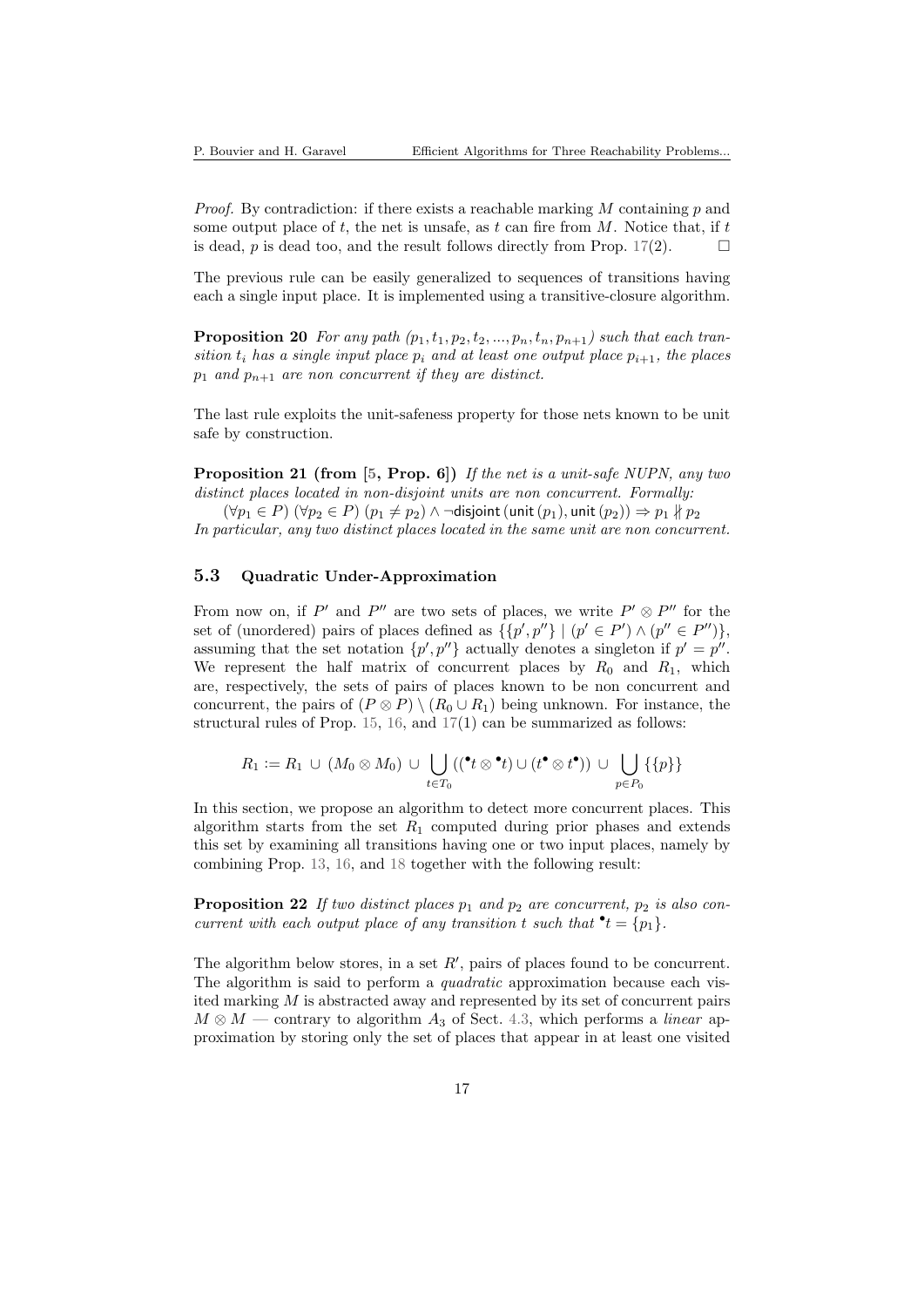marking. The algorithm performs an *under*-approximation because it may miss exploring certain concurrent pairs that are actually reachable.

1  $R' := \varnothing$ 2 while  $R' \neq R_1$  loop 3 assert  $R' \subseteq R_1$ 4 let  $\{p_1, p_2\}$  = oneof  $(R_1 \setminus R')$  $-$  possibly with  $p_1 = p_2$ 5  $R' := R' \cup \{\{p_1, p_2\}\}\$ 6 for  $t \in T \mid \bullet_t = \{p_1, p_2\}$  loop 7 **assert**  $(1 \leq |\cdot t| \leq 2) \wedge (t \notin T_1)$  - from Prop. 13 and 18 8  $R_1 := R_1 \cup (t^{\bullet} \otimes t^{\bullet})$ — from Prop.  $16(b)$ 9 end loop 10 for  $t \in T \mid (\mathbf{e}_t = \{p_1\})$  xor  $(\mathbf{e}_t = \{p_2\})$  loop 11 **assert**  $(|^{\bullet}t| = 1) \wedge (p_1 \neq p_2) \wedge (t \notin T_1)$  - from Prop. 15 12  $R_1 := R_1 \cup ((\{p_1, p_2\} \setminus \bullet_t) \otimes t^{\bullet})$  $-$  from Prop. 13<br> $-$  from Prop. 22 13 end loop 14 end loop

## 5.4 Quadratic Over-Approximation

Our last algorithm is based upon the works of Kovalyov and Esparza, who proposed various algorithms [10, 12, 11] of polynomial complexity that compute a least fix-point for three rules derived from the Petri-net token game, and produce an over-approximation of the concurrency relation (i.e., a superset of concurrent pairs) from which one can safely obtains a subset of  $R_0$ , the set of non-concurrent pairs. Our algorithm below evolves their algorithms in several ways: (i) it does not assume that all places and all transitions are not dead and, instead, exploits the pre-existing set  $T_1$  of dead transitions; (ii) it requires the input nets to be safe and uses this assumption to produce more accurate results by discarding unsafe markings, whereas the algorithms of Kovalyov and Esparza handle non-safe nets, with the alternative definition of diagonal values discussed in Sect 2.4 above; (iii) to get better and faster results, our algorithm reuses the sets of pairs  $R_0$  and  $R_1$  precomputed, e.g., by the algorithms of Sect. 5.1 to 5.3, whereas the algorithms of Kovalyov and Esparza start with no prior knowledge about concurrent pairs, i.e.,  $R_0 = R_1 = \emptyset$ . We now formalize the over-approximation (which we call *quadratic* due to its memory cost) that underlies all these algorithms.

**Definition 12** Let R and R' be two sets containing pairs of places, t a transition, and M a marking. We write  $R \stackrel{t}{\implies} R'$  if we have  $\mathbf{P}t \otimes \mathbf{P}t \subseteq R$  and  $R' = R \cup (t^{\bullet} \otimes t^{\bullet}) \cup \{\{p\} \otimes t^{\bullet} \mid (p \in P \setminus {}^{\bullet}t) \wedge (\{p\} \otimes {}^{\bullet}t \subseteq R)\}.$  We write  $R \stackrel{mm}{\Longrightarrow} M$ if there exists R' such that  $R \stackrel{*}{\Longrightarrow} R'$  and  $M \otimes M \subseteq R'$ .

In contrast with the firing relation  $\stackrel{t}{\longrightarrow}$  defined between two markings (cf. Def 2),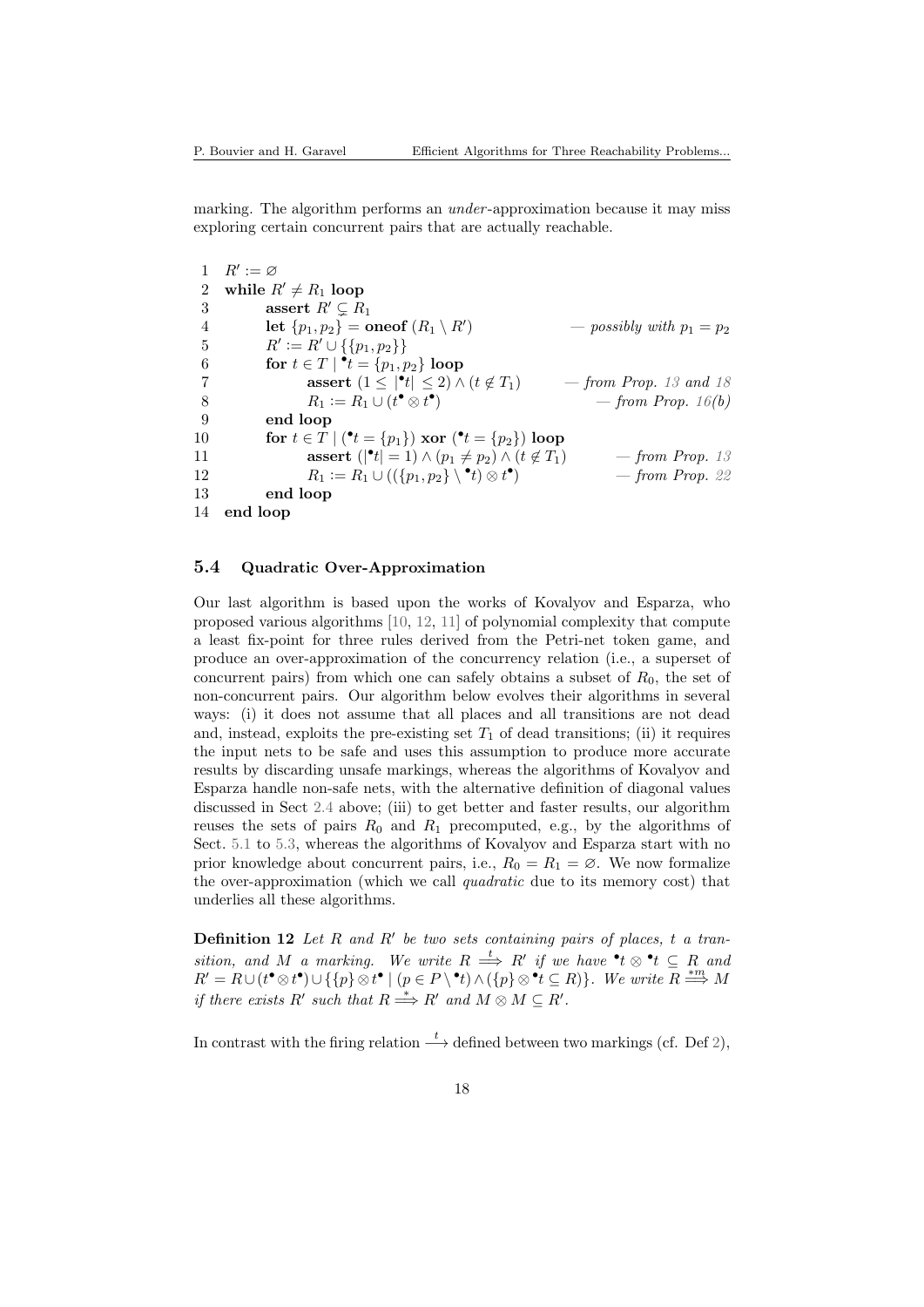this relation  $\stackrel{t}{\Longrightarrow}$  is defined between two sets of pairs. With  $\stackrel{t}{\longrightarrow}$ , the state space is the set of all reachable markings M, whereas, with  $\stackrel{t}{\Longrightarrow}$ , the (abstracted) state space is the union of all sets of pairs  $M \otimes M$ , for each reachable marking M.

**Proposition 23** In a safe Petri net, if a marking  $M$  is reachable from the initial marking  $M_0$  (i.e.,  $M_0 \stackrel{*}{\longrightarrow} M$ ), then  $M_0 \otimes M_0 \stackrel{*}{\Longrightarrow} M$ .

*Proof.* By induction on firing sequences from  $M_0 \otimes M_0$ .

Our algorithm starts from  $M_0 \otimes M_0$ , to which the known concurrent pairs of  $R_1$ are added, and explores, using two variables  $R'$  and  $R''$ , the state space of all pairs that can be reached by firing the relation  $\Rightarrow$  for all non-dead transitions. The non-concurrent pairs of  $R_0$  are systematically excluded from the state space. Upon termination, all pairs that have not been explored are non concurrent for sure, and can thus be added to  $R_0$ . To speed up calculations, we reuse the counter c[t] of Sect. 4.3, which now stores how many pairs of  $({^{\bullet}t} \times {^{\bullet}t})$  have not been yet proven concurrent; a transition is considered to be fireable when its counter drops to zero. For the conciseness of the algorithm, we introduce an auxiliary function fire  $(M,t,R)\stackrel{\mathrm{def}}{=} (M\otimes{}^\bullet t\subseteq R)\wedge ((M\otimes{}^\bullet t)\cap R_0=\varnothing).$ 

1  $R' := \emptyset$ ;  $R'' := (M_0 \otimes M_0) \cup R_1$  $2$   $T_1 := T_1 \cup \{t \in T \mid ((^{\bullet} t \otimes {}^{\bullet} t) \cap R_0 \neq \varnothing) \vee ((t^{\bullet} \otimes t^{\bullet}) \cap R_0 \neq \varnothing)\}\$ 3 for  $t \in T \setminus T_1$  loop  $c[t] := |\mathbf{e}_t| \times (|\mathbf{e}_t| + 1)/2$ 4 while  $R' \neq R''$  loop 5 assert  $(R' \subsetneq R'') \wedge (R'' \cap R_0 = \varnothing)$ 6 assert  $(\forall t \in T \setminus T_1) c[t] = |({^{\bullet}t \otimes {^{\bullet}t}}) \setminus R'|$ 7 let  $\{p_1, p_2\}$  = oneof  $(R'' \setminus R')$  $-$  possibly with  $p_1 = p_2$ 8  $R' := R' \cup \{\{p_1, p_2\}\}\$ 9 for  $t \in T \setminus T_1 \mid \{p_1, p_2\} \subseteq \mathbf{^{\bullet}} t$  loop 10  $c[t] := c[t] - 1$ 11 if  $c[t] = 0$  then 12 for  $p \in (P \setminus \bullet_t) \cup t^{\bullet} |$  fire  $(\{p\}, t, R'')$  loop 13 **assert**  $(p \notin \mathbf{^*} \setminus t^{\bullet}) \wedge (M_0 \otimes M_0 \stackrel{*m}{\Longrightarrow} \{p\} \cup \mathbf{^*}t)$ 14  $R'' := R'' \cup (\{p\} \otimes t^{\bullet})$ 15 end loop 16 end if 17 end loop 18 **for**  $t \in T \setminus T_1 \mid (c[t] = 0) \wedge ((p_1 \in \cdot t) \text{ xor } (p_2 \in \cdot t))$ 19 fire  $((\lbrace p_1, p_2 \rbrace \setminus \bullet_t), t, R'')$  loop 20 **assert**  $(|\{p_1, p_2\} \setminus \bullet_t| = 1) \wedge (M_0 \otimes M_0 \stackrel{*m}{\Longrightarrow} \{p_1, p_2\} \cup \bullet_t)$ 21  $R'' := R'' \cup ((\{p_1, p_2\} \setminus \bullet t) \otimes t^{\bullet})$ 22 end loop 23 assert  $(\forall t \in T \setminus T_1)$   $(\forall p \in (P \setminus \bullet t) \cup t^{\bullet})$   $(c[t] = 0) \wedge$  fire  $(\{p\}, t, R')$ 24  $\Rightarrow (\{p\} \otimes t^{\bullet} \subseteq R'')$ 25 end loop

19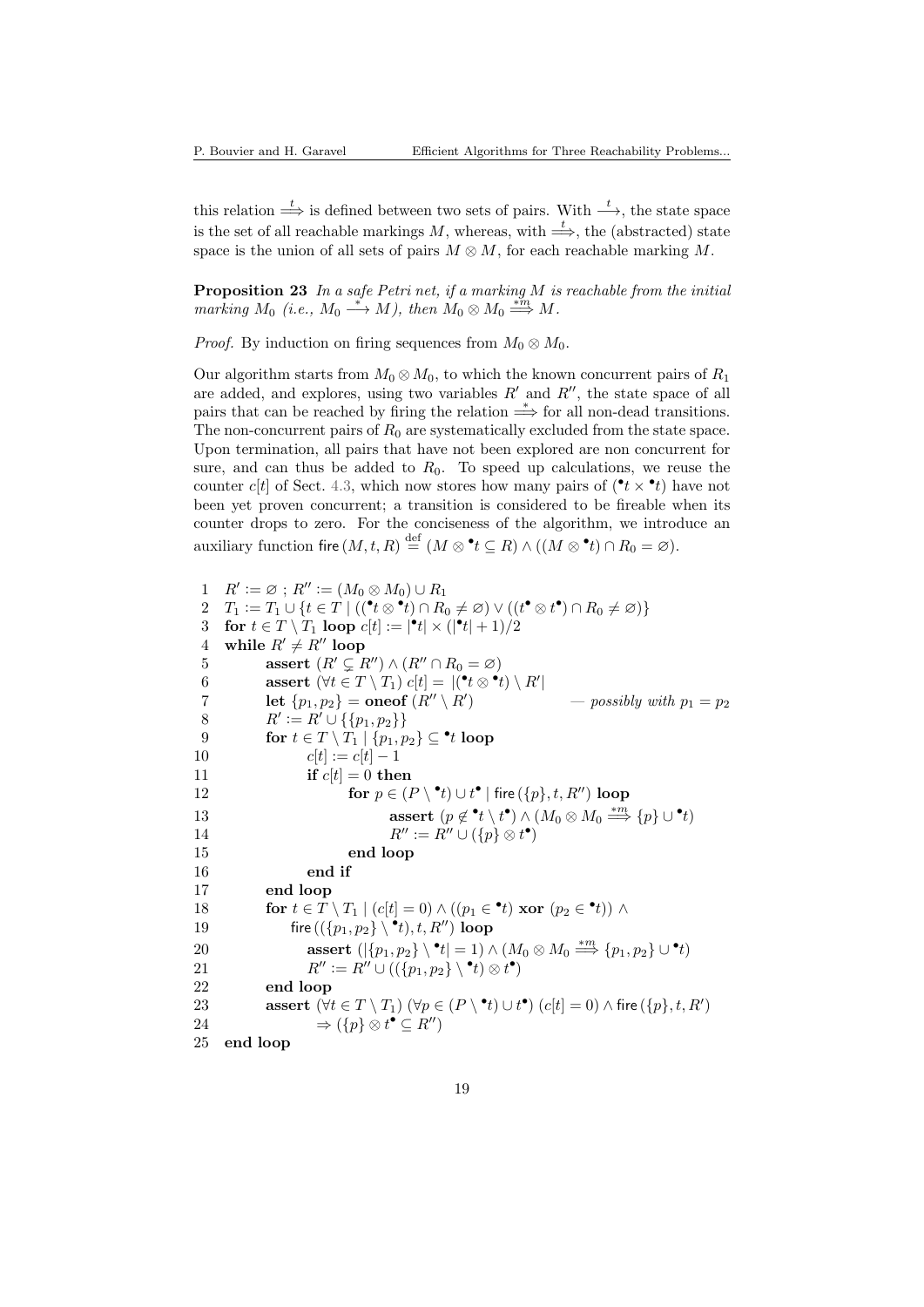26 assert  $(R' = R'') \wedge (R' \cap R_0 = \varnothing) \wedge (R_0 \subseteq (P \otimes P) \setminus R')$ 27  $R_0 := (P \otimes P) \setminus R'$ 

## 5.5 Ordering of Algorithms

Let  $C_1, C_2, C_3$ , and  $C_4$  denote the algorithms presented in Sections 5.1, 5.2, 5.3, and 5.4, respectively. Each of these algorithms needs to be applied only once. Analysis of dependencies suggests that these algorithms are best applied in the following order  $(C_1; C_2; C_3; C_4)$ , knowing that  $C_2$  also invokes algorithm  $A_2$  of Sect. 4.2. This execution sequence stops as soon as the number of unknown values in the half matrix drops to zero.

#### 5.6 Experimental Results

We applied these algorithms to compute the half matrices of concurrent places for the 13,116 models presented in Sect. 3.3. As for algorithm  $A_1$  in Sect. 4.5, the execution of algorithm  $C_1$  is parameterized by a maximum duration t allocated to the symbolic exploration of reachable markings. Because the computation of concurrent places for large models can be much longer than the computation of dead places and dead transitions, each execution run was bounded by a timeout of 4000 seconds, which, for various values of t, hits at most  $0.82\%$  of our models.

Our experiments reveal that, over the 26,577,437,180 pairs of places present in all half matrices of the models not interrupted by the timeout,  $4.0\%$  are concurrent, 67.0% are non-concurrent, the others being unknown.

Table 3 reuses the three metrics of Table 2 by adapting them from vectors to half matrices. The first metrics shows that 94.0% of the models can be completely solved for  $t = 60$ , which is slightly less than in Table 2, although the Concurrent Places Problem usually requires more CPU time. The second metrics decreases more slowly than in Table 2 and seems to stabilize at a much higher percentage of unknown values, which can be explained by the quadratic size of a few large, incomplete half matrices. However, for most models, the third metrics converges to a high completion rate similar to those of Table 2.

Additional measurements indicate that: (i) alone, the algorithms  $C_2$ ,  $C_3$  and  $C_4$ can completely handle 51.0% of the models for  $t = 0$  but, as soon as algorithm  $C_1$  is turned on, it performs so well on the models whose reachable markings

| value of $t$                                                                                       |  |  |  |  |  | 0   5   10   15   30   45   60   120   180   240   300   360   420 |  |
|----------------------------------------------------------------------------------------------------|--|--|--|--|--|--------------------------------------------------------------------|--|
| $\%$ complete matrices $\frac{151.0}{91.6}$ 92.2 92.5 93.0 93.6 94.0 94.2 94.4 94.5 94.6 94.7 94.7 |  |  |  |  |  |                                                                    |  |
| $\%$ unknowns values $(45.044.744.744.444.443.743.743.743.643.643.643.643.6)$                      |  |  |  |  |  |                                                                    |  |
| $\%$ matrix completion 81.6 96.3 96.6 96.8 97.0 97.1 97.2 97.3 97.4 97.4 97.4 97.5 97.5            |  |  |  |  |  |                                                                    |  |

Table 3: Experimental results for concurrent places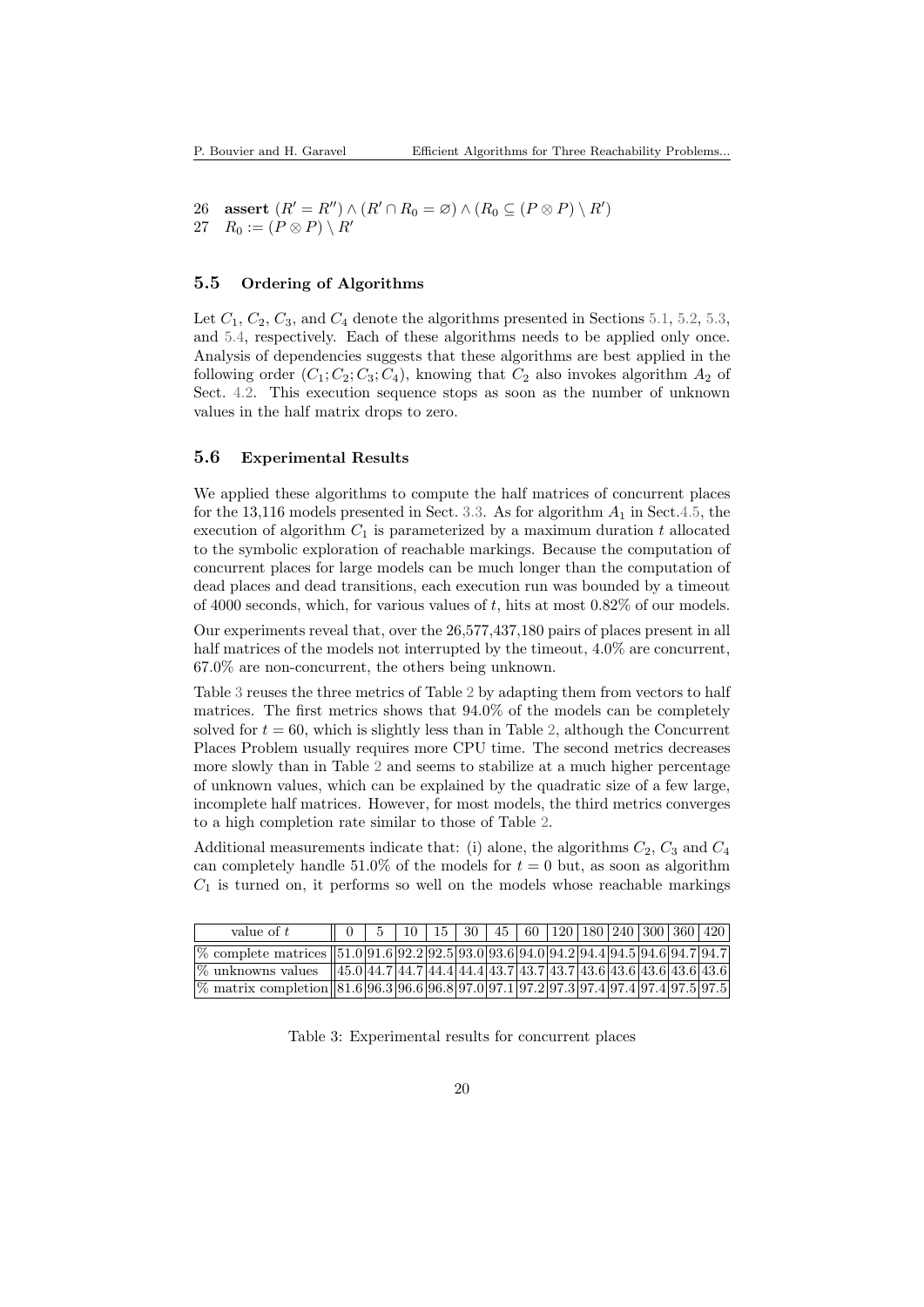can be fully explored that algorithms  $C_2$ ,  $C_3$  and  $C_4$  only contribute for 1% to the number of complete half matrices; (ii) however, on large models that can not be fully explored using Binary Decision Diagrams, the algorithms  $C_2, C_3$ and  $C_4$  play a greater role by eliminating 22.5% of unknown values, in addition to the 33.8% already eliminated by  $C_1$ ; (iii) all nets having less than 66 places, 64 transitions, and 256 arcs can be completely processed with  $t = 60$ .

## 6 Conclusion

In the present article, we studied three reachability problems that, although practically useful, are not well supported by mainstream Petri-net tools. As we could not find a unified algorithm for addressing each problem, we proposed instead a combination of methods (static vs dynamic state-space exploration, exact vs approximate solution, polynomial or exponential cost), which we implemented in two software tools (written in C and in Python) that cross check each other. We observed that our approach statistically performs well on a large number of realistic models but, given that the three problems are PSPACE-complete, there will always exist models too large for being processed in reasonable time.

Future work should focus on refined algorithms capable of handling even larger models, either by computing solutions with less unknown values or by providing equivalent results in shorter time. Among the various approaches that might be profitably applied, we can mention invariants, semi-flows, partial orders, stubborn sets (e.g., [14, Sect. 11]), SAT solving, explicit-state model checking (to specifically spot the unknown values that remain in a solution vector or half matrix computed by other algorithms), and net reductions (in this respect, we can already mention a recent tool named  $\text{Kong}^7$  that computes concurrent places by invoking our CÆSAR.BDD tool in combination with net reductions based on polyhedral abstractions). To foster such research, we suggest [6] that our three problems, possibly extended to unsafe nets and/or colored nets, become integral part of Model Checking Contest.

## Acknowledgements

The experiments of Sect. 5.6 have been performed using the French Grid'5000 testbed.

## References

[1] Elvio Gilberto Amparore, Bernard Berthomieu, Gianfranco Ciardo, Silvano Dal-Zilio, Francesco Gall`a, Lom Messan Hillah, Francis Hulin-Hubard, Peter Gjøl Jensen, Loïg Jezequel, Fabrice Kordon, Didier Le Botlan, Torsten Liebke, Jeroen Meijer, Andrew S. Miner, Emmanuel Paviot-Adet, Jirí Srba,

<sup>7</sup> <https://github.com/nicolasAmat/Kong>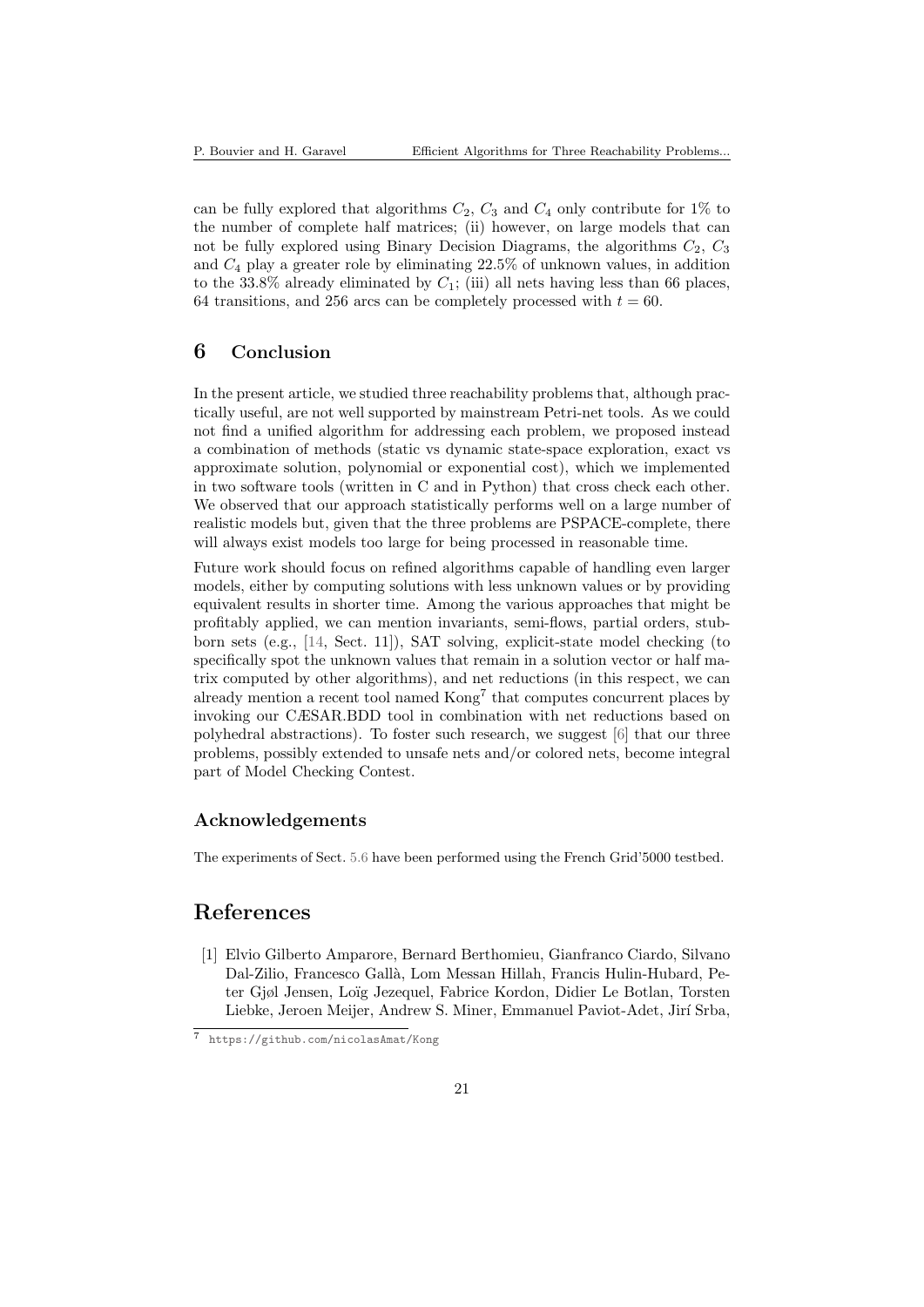Yann Thierry-Mieg, Tom van Dijk, and Karsten Wolf. Presentation of the 9th Edition of the Model Checking Contest. In Dirk Beyer, Marieke Huisman, Fabrice Kordon, and Bernhard Steffen, editors, Proceedings (Part III) of the 25th International Conference on Tools and Algorithms for the Construction and Analysis of Systems (TACAS'19: TOOLympics), Prague, Czech Republic, volume 11429 of Lecture Notes in Computer Science, pages 50–68. Springer, April 2019.

- [2] Pierre Bouvier, Hubert Garavel, and Hernán Ponce de León. Automatic Decomposition of Petri Nets into Automata Networks – A Synthetic Account. In Ryszard Janicki, Natalia Sidorova, and Thomas Chatain, editors, Proceedings of the 41st International Conference on Application and Theory of Petri Nets and Concurrency (PETRI NETS'20), Paris, France, volume 12152 of Lecture Notes in Computer Science, pages 3–23. Springer, June 2020.
- [3] Allan Cheng, Javier Esparza, and Jens Palsberg. Complexity Results for 1-Safe Nets. Theoretical Computer Science, 147(1–2):117–136, 1995.
- [4] Jörg Desel and Javier Esparza. Free Choice Petri Nets, volume 40 of Cambridge Tracts in Theoretical Computer Science. Cambridge University Press, 1995.
- [5] Hubert Garavel. Nested-Unit Petri Nets. Journal of Logical and Algebraic Methods in Programming, 104:60–85, April 2019.
- [6] Hubert Garavel. Proposal for Adding Useful Features to Petri-Net Model Checkers. Available from <https://arxiv.org/abs/2101.05024>, December 2020.
- [7] Hubert Garavel and Wendelin Serwe. State Space Reduction for Process Algebra Specifications. Theoretical Computer Science, 351(2):131–145, February 2006.
- [8] ISO/IEC. High-level Petri Nets Part 2: Transfer Format. International Standard 15909-2:2011, International Organization for Standardization – Information Technology – Systems and Software Engineering, Geneva, 2011.
- [9] Ryszard Janicki. Nets, Sequential Components and Concurrency Relations. Theoretical Computer Science, 29:87–121, 1984.
- [10] Andrei Kovalyov. Concurrency Relations and the Safety Problem for Petri Nets. In Kurt Jensen, editor, Proceedings of the 13th International Conference on Application and Theory of Petri Nets (ICATPN'92), Sheffield, UK, volume 616 of Lecture Notes in Computer Science, pages 299–309. Springer, June 1992.